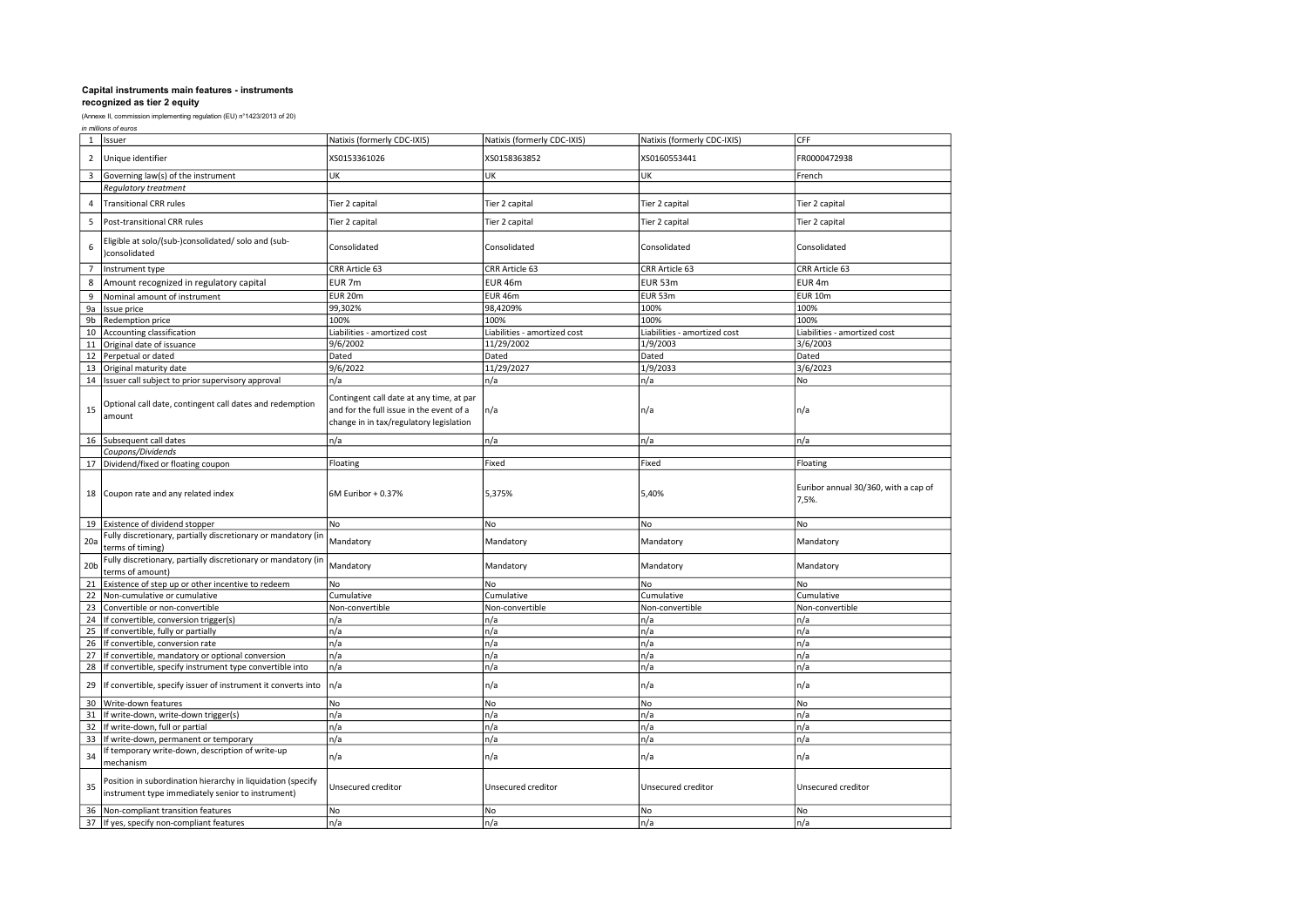|                 | in millions of euros                                                                                                      |                              |                                                                                                                   |                                 |                                                                    |  |
|-----------------|---------------------------------------------------------------------------------------------------------------------------|------------------------------|-------------------------------------------------------------------------------------------------------------------|---------------------------------|--------------------------------------------------------------------|--|
| 1               | Issuer                                                                                                                    | Natixis (formerly CDC-IXIS)  | Natixis                                                                                                           | Natixis                         | <b>BPCE</b>                                                        |  |
| $\overline{2}$  | Unique identifier                                                                                                         | XS0160553441                 | FR0010405894                                                                                                      | XS0301168281                    | FR0011538222                                                       |  |
| 3               | Governing law(s) of the instrument                                                                                        | UK                           | French                                                                                                            | UK                              | French                                                             |  |
|                 | Regulatory treatment                                                                                                      |                              |                                                                                                                   |                                 |                                                                    |  |
| 4               | <b>Transitional CRR rules</b>                                                                                             | Tier 2 capital               | Tier 2 capital                                                                                                    | Tier 2 capital                  | Tier 2 capital                                                     |  |
| 5               | Post-transitional CRR rules                                                                                               | Tier 2 capital               | Tier 2 capital                                                                                                    | Tier 2 capital                  | Tier 2 capital                                                     |  |
| 6               | Eligible at solo/(sub-)consolidated/ solo and (sub-<br>consolidated                                                       | Consolidated                 | Consolidated                                                                                                      | Consolidated                    | Consolidated                                                       |  |
| $\overline{7}$  | Instrument type                                                                                                           | CRR Article 63               | CRR Article 63                                                                                                    | CRR Article 63                  | CRR Article 63                                                     |  |
| 8               | Amount recognized in regulatory capital                                                                                   | EUR <sub>7m</sub>            | EUR 95m                                                                                                           | <b>EUR 28m</b>                  | <b>EUR 509m</b>                                                    |  |
| 9               | Nominal amount of instrument                                                                                              | EUR <sub>7m</sub>            | <b>EUR 500m</b>                                                                                                   | <b>EUR 100m</b>                 | EUR 1,000m                                                         |  |
| 9a              | Issue price                                                                                                               | 100%                         | 100%                                                                                                              | 100,000%                        | 100,000%                                                           |  |
| 9b              | Redemption price                                                                                                          | 100%                         | 100%                                                                                                              | 100%                            | n/a                                                                |  |
|                 |                                                                                                                           |                              |                                                                                                                   |                                 |                                                                    |  |
| 10              | Accounting classification                                                                                                 | Liabilities - amortized cost | Liabilities - amortized cost                                                                                      | Liabilities - fair value option | Liabilities - amortized cost                                       |  |
| 11              | Original date of issuance                                                                                                 | 4/1/2003                     | 12/15/2006                                                                                                        | 5/31/2007                       | 7/18/2013                                                          |  |
| 12              | Perpetual or dated                                                                                                        | Dated                        | Dated                                                                                                             | Dated                           | Dated                                                              |  |
| 13              | Original maturity date                                                                                                    | 1/9/2033                     | 12/15/2021                                                                                                        | 5/31/2022                       | 7/18/2023                                                          |  |
| 14              | Issuer call subject to prior supervisory approval                                                                         | n/a                          | n/a                                                                                                               | n/a                             | No                                                                 |  |
| 15              | Optional call date, contingent call dates and redemption<br>amount                                                        | n/a                          | Contingent call date at any time, at par<br>and for the full issue in the event of a<br>change in tax legislation | n/a                             | n/a                                                                |  |
| 16              | Subsequent call dates                                                                                                     | n/a                          | n/a                                                                                                               | n/a                             | n/a                                                                |  |
|                 | Coupons/Dividends                                                                                                         |                              |                                                                                                                   |                                 |                                                                    |  |
| 17              | Dividend/fixed or floating coupon                                                                                         | Fixed                        | Floating                                                                                                          | Floating                        | Fixed                                                              |  |
| 18              | Coupon rate and any related index                                                                                         | 5,40%                        | 10y CMS                                                                                                           | 10y CMS                         | 4,625%                                                             |  |
|                 | 19 Existence of dividend stopper                                                                                          | No                           | No                                                                                                                | No                              | No                                                                 |  |
| 20a             | Fully discretionary, partially discretionary or mandatory (in<br>terms of timing)                                         | Mandatory                    | Mandatory                                                                                                         | Mandatory                       | Mandatory                                                          |  |
| 20 <sub>b</sub> | Fully discretionary, partially discretionary or mandatory (in<br>terms of amount)                                         | Mandatory                    | Mandatory                                                                                                         | Mandatory                       | Mandatory                                                          |  |
| 21              | Existence of step up or other incentive to redeem                                                                         | No                           | No                                                                                                                | <b>No</b>                       | No.                                                                |  |
| 22              | Non-cumulative or cumulative                                                                                              | Cumulative                   | Cumulative                                                                                                        | Cumulative                      | Cumulative                                                         |  |
| 23              | Convertible or non-convertible                                                                                            | Non-convertible              | Non-convertible                                                                                                   | Non-convertible                 | Non-convertible                                                    |  |
| 24              | If convertible, conversion trigger(s)                                                                                     | n/a                          | n/a                                                                                                               | n/a                             | n/a                                                                |  |
| 25              | If convertible, fully or partially                                                                                        | n/a                          | n/a                                                                                                               | n/a                             | n/a                                                                |  |
|                 |                                                                                                                           | n/a                          | n/a                                                                                                               | n/a                             | n/a                                                                |  |
| 26              | If convertible, conversion rate                                                                                           |                              |                                                                                                                   |                                 |                                                                    |  |
| 27              | If convertible, mandatory or optional conversion                                                                          | n/a                          | n/a                                                                                                               | n/a                             | n/a                                                                |  |
| 28<br>29        | If convertible, specify instrument type convertible into<br>If convertible, specify issuer of instrument it converts into | n/a<br>n/a                   | n/a<br>n/a                                                                                                        | n/a<br>n/a                      | n/a<br>n/a                                                         |  |
|                 |                                                                                                                           |                              |                                                                                                                   |                                 |                                                                    |  |
| 30              | Write-down features                                                                                                       | No                           | No                                                                                                                | No                              | No                                                                 |  |
| 31              | If write-down, write-down trigger(s)                                                                                      | n/a                          | n/a                                                                                                               | n/a                             | n/a                                                                |  |
| 32              | If write-down, full or partial                                                                                            | n/a                          | n/a                                                                                                               | n/a                             | n/a                                                                |  |
| 33              | If write-down, permanent or temporary                                                                                     | n/a                          | n/a                                                                                                               | n/a                             | n/a                                                                |  |
| 34              | f temporary write-down, description of write-up<br>mechanism                                                              | n/a                          | n/a                                                                                                               | n/a                             | n/a                                                                |  |
| 35              | Position in subordination hierarchy in liquidation (specify<br>instrument type immediately senior to instrument)          | Unsecured creditor           | Unsecured creditor                                                                                                | Unsecured creditor              | Instrument principal subordinated to<br>unsubordinated instruments |  |
| 36              | Non-compliant transition features                                                                                         | No                           | No                                                                                                                | No                              | No                                                                 |  |
|                 | 37 If yes, specify non-compliant features                                                                                 | n/a                          | n/a                                                                                                               | n/a                             | n/a                                                                |  |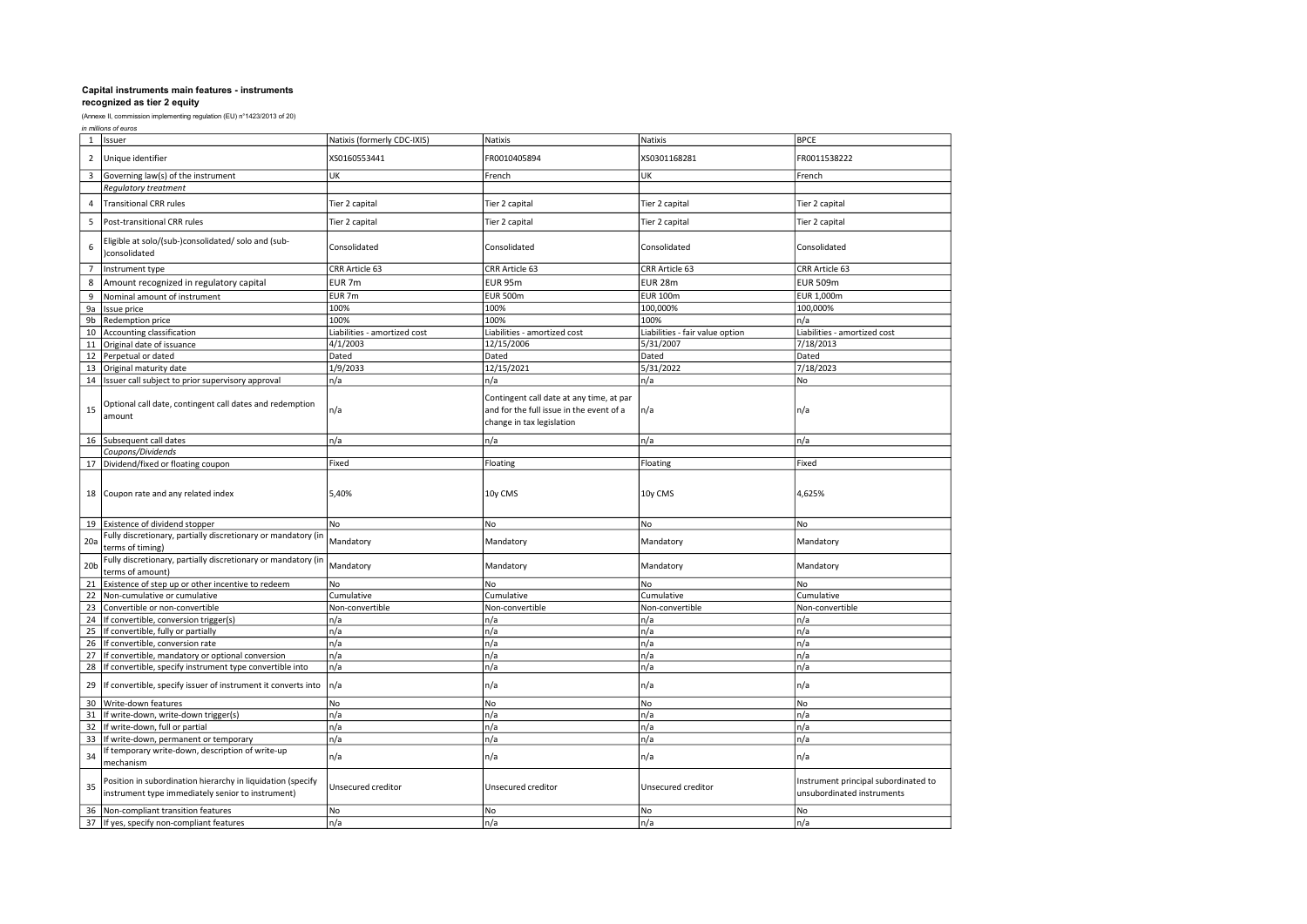| in millions of euros |  |
|----------------------|--|
|----------------------|--|

| $\mathbf{1}$    | Issuer                                                                                                           | <b>BPCE</b>                                                        | <b>BPCE</b>                                                        | <b>BPCE</b>                                                        | <b>BPCE</b>                                                                                                                                    |
|-----------------|------------------------------------------------------------------------------------------------------------------|--------------------------------------------------------------------|--------------------------------------------------------------------|--------------------------------------------------------------------|------------------------------------------------------------------------------------------------------------------------------------------------|
| $\overline{2}$  | Unique identifier                                                                                                | 144A: US05578QAA13 / Reg S:                                        | 144A: US05578QAB95 / Reg S:                                        | FR0011855287                                                       | FR0012018851                                                                                                                                   |
|                 |                                                                                                                  | US05578UAA25                                                       | US05578UAB08                                                       |                                                                    |                                                                                                                                                |
| 3               | Governing law(s) of the instrument                                                                               | New York State                                                     | New York State                                                     | French                                                             | French                                                                                                                                         |
|                 | Regulatory treatment                                                                                             |                                                                    |                                                                    |                                                                    |                                                                                                                                                |
| $\overline{4}$  | <b>Transitional CRR rules</b>                                                                                    | Tier 2 capital                                                     | Tier 2 capital                                                     | Tier 2 capital                                                     | Tier 2 capital                                                                                                                                 |
| 5               | Post-transitional CRR rules                                                                                      | Tier 2 capital                                                     | Tier 2 capital                                                     | Tier 2 capital                                                     | Tier 2 capital                                                                                                                                 |
| 6               | Eligible at solo/(sub-)consolidated/ solo and (sub-<br>)consolidated                                             | Consolidated                                                       | Consolidated                                                       | Consolidated                                                       | Consolidated                                                                                                                                   |
| $\overline{7}$  | Instrument type                                                                                                  | CRR Article 63                                                     | CRR Article 63                                                     | CRR Article 63                                                     | CRR Article 63                                                                                                                                 |
| 8               | Amount recognized in regulatory capital                                                                          | <b>EUR 688m</b>                                                    | <b>EUR 872m</b>                                                    | <b>EUR 838m</b>                                                    | EUR 0m                                                                                                                                         |
| 9               | Nominal amount of instrument                                                                                     | USD 1,500m                                                         | USD 1,500m                                                         | GBP 750m                                                           | EUR 1,000m                                                                                                                                     |
| 9a              | Issue price                                                                                                      | 100%                                                               | 99,815%                                                            | 100%                                                               | 100%                                                                                                                                           |
| 9b              | Redemption price                                                                                                 | n/a                                                                | n/a                                                                | n/a                                                                | n/a                                                                                                                                            |
| 10              | Accounting classification                                                                                        | Liabilities - amortized cost                                       | Liabilities - amortized cost                                       | Liabilities - amortized cost                                       | Liabilities - amortized cost                                                                                                                   |
| 11              | Original date of issuance                                                                                        | 10/22/2013                                                         | 1/21/2014                                                          | 4/16/2014                                                          | 7/8/2014                                                                                                                                       |
| 12              | Perpetual or dated                                                                                               | Dated                                                              | Dated                                                              | Dated                                                              | Dated                                                                                                                                          |
| 13              | Original maturity date                                                                                           | 10/22/2023                                                         | 7/21/2024                                                          | 4/16/2029                                                          | 7/8/2026                                                                                                                                       |
| 14              | Issuer call subject to prior supervisory approval                                                                | No                                                                 | No                                                                 | No                                                                 | Yes                                                                                                                                            |
|                 |                                                                                                                  |                                                                    |                                                                    |                                                                    |                                                                                                                                                |
| 15              | Optional call date, contingent call dates and redemption<br>amount                                               | n/a                                                                | n/a                                                                | n/a                                                                | 7/8/2021 at par                                                                                                                                |
| 16              | Subsequent call dates                                                                                            | n/a                                                                | n/a                                                                | n/a                                                                | n/a                                                                                                                                            |
|                 | Coupons/Dividends                                                                                                |                                                                    |                                                                    |                                                                    |                                                                                                                                                |
| 17              | Dividend/fixed or floating coupon                                                                                | Fixed                                                              | Fixed                                                              | Fixed                                                              | Fixed                                                                                                                                          |
| 18              | Coupon rate and any related index                                                                                | 5,70%                                                              | 5,15%                                                              | 5,15%                                                              | 2.75% until 7/8/2021, then fixed rate<br>determined at the call date by the sum<br>of the 5-year mid-swap EUR + 1.83% if<br>call not exercised |
|                 | 19 Existence of dividend stopper                                                                                 | No                                                                 | No                                                                 | No                                                                 | No                                                                                                                                             |
| 20a             | Fully discretionary, partially discretionary or mandatory (in<br>terms of timing)                                | Mandatory                                                          | Mandatory                                                          | Mandatory                                                          | Mandatory                                                                                                                                      |
| 20 <sub>b</sub> | Fully discretionary, partially discretionary or mandatory (in<br>terms of amount)                                | Mandatory                                                          | Mandatory                                                          | Mandatory                                                          | Mandatory                                                                                                                                      |
| 21              | Existence of step up or other incentive to redeem                                                                | No                                                                 | No                                                                 | No                                                                 | No                                                                                                                                             |
| 22              | Non-cumulative or cumulative                                                                                     | Cumulative                                                         | Cumulative                                                         | Cumulative                                                         | Cumulative                                                                                                                                     |
| 23              | Convertible or non-convertible                                                                                   | Non-convertible                                                    | Non-convertible                                                    | Non-convertible                                                    | Non-convertible                                                                                                                                |
| 24              | If convertible, conversion trigger(s)                                                                            | n/a                                                                | n/a                                                                | n/a                                                                | n/a                                                                                                                                            |
| 25              | If convertible, fully or partially                                                                               | n/a                                                                | n/a                                                                | n/a                                                                | n/a                                                                                                                                            |
| 26              | If convertible, conversion rate                                                                                  | n/a                                                                | n/a                                                                | n/a                                                                | n/a                                                                                                                                            |
| 27              | If convertible, mandatory or optional conversion                                                                 | n/a                                                                | n/a                                                                | n/a                                                                | n/a                                                                                                                                            |
| 28              | If convertible, specify instrument type convertible into                                                         | n/a                                                                | n/a                                                                | n/a                                                                | n/a                                                                                                                                            |
| 29              | If convertible, specify issuer of instrument it converts into                                                    | n/a                                                                | n/a                                                                | n/a                                                                | n/a                                                                                                                                            |
| 30              | Write-down features                                                                                              | No                                                                 | No                                                                 | No                                                                 | No                                                                                                                                             |
| 31              | If write-down, write-down trigger(s)                                                                             | n/a                                                                | n/a                                                                | n/a                                                                | n/a                                                                                                                                            |
| 32              | If write-down, full or partial                                                                                   | n/a                                                                | n/a                                                                | n/a                                                                | n/a                                                                                                                                            |
| 33              | If write-down, permanent or temporary                                                                            | n/a                                                                | n/a                                                                | n/a                                                                | n/a                                                                                                                                            |
| 34              | f temporary write-down, description of write-up<br>mechanism                                                     | n/a                                                                | n/a                                                                | n/a                                                                | n/a                                                                                                                                            |
| 35              | Position in subordination hierarchy in liquidation (specify<br>instrument type immediately senior to instrument) | Instrument principal subordinated to<br>unsubordinated instruments | Instrument principal subordinated to<br>unsubordinated instruments | Instrument principal subordinated to<br>unsubordinated instruments | Instrument (principal and interest)<br>subordinated to unsubordinated<br>instruments                                                           |
| 36              | Non-compliant transition features                                                                                | No                                                                 | No                                                                 | No                                                                 | No                                                                                                                                             |
| 37              | If yes, specify non-compliant features                                                                           | n/a                                                                | n/a                                                                | n/a                                                                | n/a                                                                                                                                            |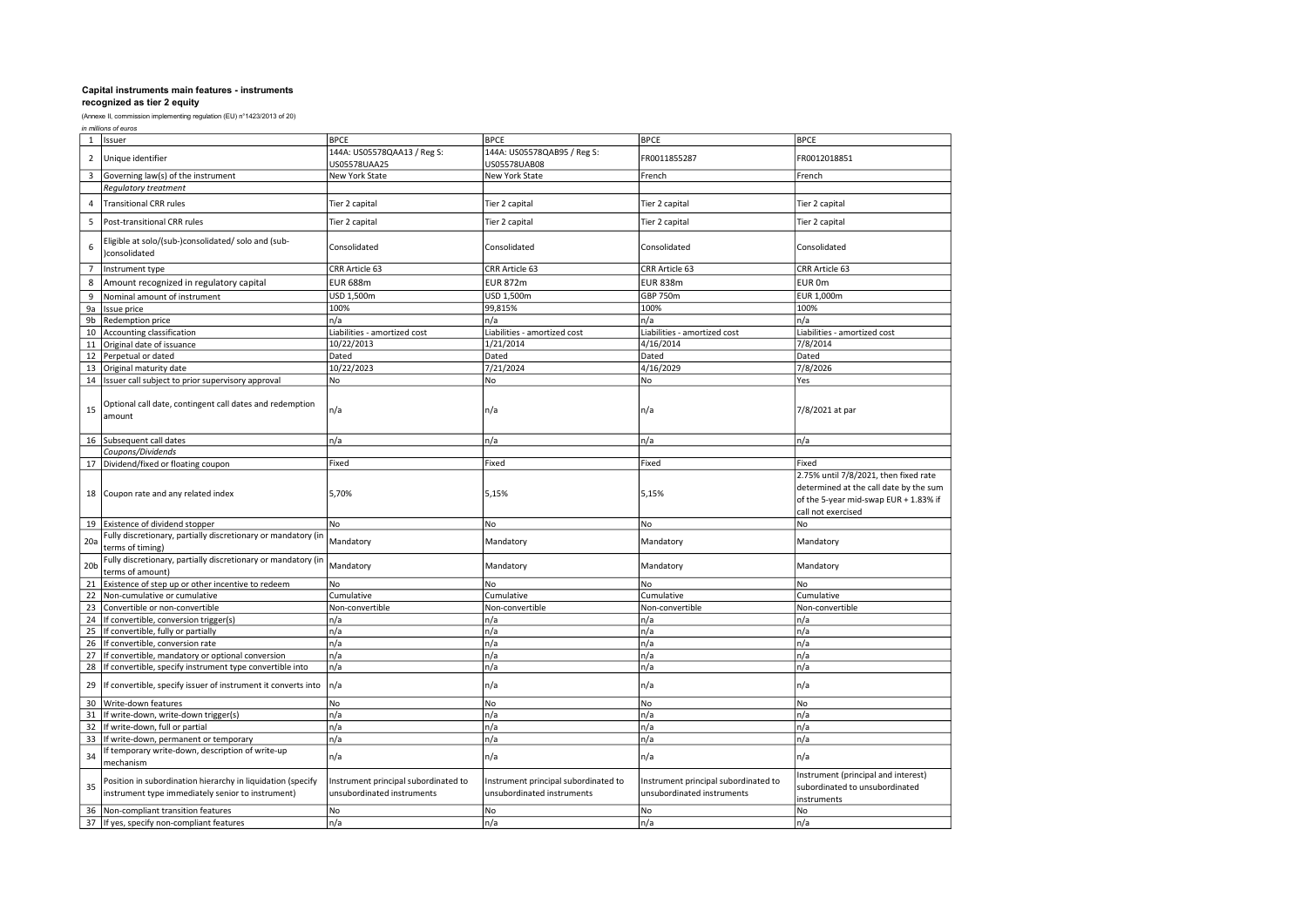(Annexe II, commission implementing regulation (EU) n°1423/2013 of 20)

in millions of euros

| 144A: US05578QAC78 / Reg S:<br>144A: US05578QAD51 / Reg S:<br>Unique identifier<br>FR0011952621<br>FR0011952647<br>$\overline{2}$<br>US05578UAC80<br>US05578UAD63<br>Governing law(s) of the instrument<br>New York State<br>New York State<br>3<br>French<br>French<br>Regulatory treatment<br><b>Transitional CRR rules</b><br>Tier 2 capital<br>Tier 2 capital<br>4<br>Tier 2 capital<br>Tier 2 capital<br>5<br>Post-transitional CRR rules<br>Tier 2 capital<br>Tier 2 capital<br>Tier 2 capital<br>Tier 2 capital<br>-ligible at solo/(sub-)consolidated/ solo and (sub-<br>6<br>Consolidated<br>Consolidated<br>Consolidated<br>Consolidated<br>)consolidated<br>$\overline{7}$<br>Instrument type<br>CRR Article 63<br>CRR Article 63<br>CRR Article 63<br>CRR Article 63<br><b>EUR 461m</b><br><b>EUR 350m</b><br><b>EUR 525m</b><br><b>EUR 859m</b><br>8<br>Amount recognized in regulatory capital<br><b>USD 800m</b><br><b>EUR 350m</b><br><b>EUR 525m</b><br>USD 1,250m<br>9<br>Nominal amount of instrument<br>9a<br>99%<br>100,520%<br>100%<br>Issue price<br>98,577%<br>n/a<br>n/a<br>9b<br>Redemption price<br>n/a<br>n/a<br>Accounting classification<br>Liabilities - amortized cost<br>Liabilities - amortized cost<br>Liabilities - amortized cost<br>Liabilities - amortized cost<br>10<br>7/11/2014<br>7/25/2014<br>7/25/2014<br>9/15/2014<br>11<br>Original date of issuance<br>Dated<br>Perpetual or dated<br>Dated<br>Dated<br>Dated<br>12<br>7/11/2024<br>6/25/2026<br>6/25/2026<br>3/15/2025<br>13<br>Original maturity date<br>No<br>14 Issuer call subject to prior supervisory approval<br>No<br>No<br>No<br>Optional call date, contingent call dates and redemption<br>n/a<br>15<br>n/a<br>n/a<br>n/a<br>amount<br>Subsequent call dates<br>n/a<br>n/a<br>n/a<br>n/a<br>16<br>Coupons/Dividends<br>Fixed<br>Fixed<br>17 Dividend/fixed or floating coupon<br>Zero coupon<br>Fixed<br>Zero coupon, with redemption at<br>Coupon rate and any related index<br>4,625%<br>3,85%<br>4,50%<br>18<br>156.8595%<br>19 Existence of dividend stopper<br>No<br>No<br>No<br>No<br>Fully discretionary, partially discretionary or mandatory (in<br>20a<br>Mandatory<br>Mandatory<br>Mandatory<br>Mandatory<br>terms of timing)<br>Fully discretionary, partially discretionary or mandatory (ir<br>Mandatory<br>20 <sub>b</sub><br>Mandatory<br>Mandatory<br>Mandatory<br>terms of amount)<br>Existence of step up or other incentive to redeem<br>No<br>No<br>No<br>21<br>No<br>Non-cumulative or cumulative<br>22<br>Cumulative<br>Cumulative<br>Cumulative<br>Cumulative<br>23<br>Convertible or non-convertible<br>Non-convertible<br>Non-convertible<br>Non-convertible<br>Non-convertible<br>n/a<br>24<br>If convertible, conversion trigger(s)<br>n/a<br>n/a<br>n/a<br>If convertible, fully or partially<br>n/a<br>n/a<br>n/a<br>n/a<br>25<br>n/a<br>n/a<br>If convertible, conversion rate<br>n/a<br>n/a<br>26<br>27<br>n/a<br>n/a<br>n/a<br>n/a<br>If convertible, mandatory or optional conversion<br>n/a<br>n/a<br>n/a<br>28<br>If convertible, specify instrument type convertible into<br>n/a<br>n/a<br>29<br>If convertible, specify issuer of instrument it converts into<br>n/a<br>n/a<br>n/a<br>30<br>Write-down features<br>No<br>No<br>No<br>No<br>n/a<br>n/a<br>If write-down, write-down trigger(s)<br>n/a<br>n/a<br>31<br>If write-down, full or partial<br>n/a<br>32<br>n/a<br>n/a<br>n/a<br>33<br>n/a<br>n/a<br>n/a<br>n/a<br>If write-down, permanent or temporary<br>If temporary write-down, description of write-up<br>34<br>n/a<br>n/a<br>n/a<br>n/a<br>mechanism<br>Instrument (principal and interest)<br>Instrument (principal and interest)<br>Instrument (principal and interest)<br>Instrument (principal and interest)<br>Position in subordination hierarchy in liquidation (specify<br>35<br>subordinated to unsubordinated<br>subordinated to unsubordinated<br>subordinated to unsubordinated<br>subordinated to unsubordinated<br>instrument type immediately senior to instrument)<br>instruments<br>instruments<br>instruments<br>instruments<br>Non-compliant transition features<br>No<br>No<br>No<br>No<br>36 | Issuer<br>$\mathbf{1}$ |                                        | <b>BPCE</b> | <b>BPCE</b> | <b>BPCE</b> | <b>BPCE</b> |
|------------------------------------------------------------------------------------------------------------------------------------------------------------------------------------------------------------------------------------------------------------------------------------------------------------------------------------------------------------------------------------------------------------------------------------------------------------------------------------------------------------------------------------------------------------------------------------------------------------------------------------------------------------------------------------------------------------------------------------------------------------------------------------------------------------------------------------------------------------------------------------------------------------------------------------------------------------------------------------------------------------------------------------------------------------------------------------------------------------------------------------------------------------------------------------------------------------------------------------------------------------------------------------------------------------------------------------------------------------------------------------------------------------------------------------------------------------------------------------------------------------------------------------------------------------------------------------------------------------------------------------------------------------------------------------------------------------------------------------------------------------------------------------------------------------------------------------------------------------------------------------------------------------------------------------------------------------------------------------------------------------------------------------------------------------------------------------------------------------------------------------------------------------------------------------------------------------------------------------------------------------------------------------------------------------------------------------------------------------------------------------------------------------------------------------------------------------------------------------------------------------------------------------------------------------------------------------------------------------------------------------------------------------------------------------------------------------------------------------------------------------------------------------------------------------------------------------------------------------------------------------------------------------------------------------------------------------------------------------------------------------------------------------------------------------------------------------------------------------------------------------------------------------------------------------------------------------------------------------------------------------------------------------------------------------------------------------------------------------------------------------------------------------------------------------------------------------------------------------------------------------------------------------------------------------------------------------------------------------------------------------------------------------------------------------------------------------------------------------------------------------------------------------------------------------------------------------------------------------------------------------------------------------------------------------------------------------------------------------------------------------------------------------------------------------------------------------------------------------------------------------------------------------------------------------|------------------------|----------------------------------------|-------------|-------------|-------------|-------------|
|                                                                                                                                                                                                                                                                                                                                                                                                                                                                                                                                                                                                                                                                                                                                                                                                                                                                                                                                                                                                                                                                                                                                                                                                                                                                                                                                                                                                                                                                                                                                                                                                                                                                                                                                                                                                                                                                                                                                                                                                                                                                                                                                                                                                                                                                                                                                                                                                                                                                                                                                                                                                                                                                                                                                                                                                                                                                                                                                                                                                                                                                                                                                                                                                                                                                                                                                                                                                                                                                                                                                                                                                                                                                                                                                                                                                                                                                                                                                                                                                                                                                                                                                                                                    |                        |                                        |             |             |             |             |
|                                                                                                                                                                                                                                                                                                                                                                                                                                                                                                                                                                                                                                                                                                                                                                                                                                                                                                                                                                                                                                                                                                                                                                                                                                                                                                                                                                                                                                                                                                                                                                                                                                                                                                                                                                                                                                                                                                                                                                                                                                                                                                                                                                                                                                                                                                                                                                                                                                                                                                                                                                                                                                                                                                                                                                                                                                                                                                                                                                                                                                                                                                                                                                                                                                                                                                                                                                                                                                                                                                                                                                                                                                                                                                                                                                                                                                                                                                                                                                                                                                                                                                                                                                                    |                        |                                        |             |             |             |             |
|                                                                                                                                                                                                                                                                                                                                                                                                                                                                                                                                                                                                                                                                                                                                                                                                                                                                                                                                                                                                                                                                                                                                                                                                                                                                                                                                                                                                                                                                                                                                                                                                                                                                                                                                                                                                                                                                                                                                                                                                                                                                                                                                                                                                                                                                                                                                                                                                                                                                                                                                                                                                                                                                                                                                                                                                                                                                                                                                                                                                                                                                                                                                                                                                                                                                                                                                                                                                                                                                                                                                                                                                                                                                                                                                                                                                                                                                                                                                                                                                                                                                                                                                                                                    |                        |                                        |             |             |             |             |
|                                                                                                                                                                                                                                                                                                                                                                                                                                                                                                                                                                                                                                                                                                                                                                                                                                                                                                                                                                                                                                                                                                                                                                                                                                                                                                                                                                                                                                                                                                                                                                                                                                                                                                                                                                                                                                                                                                                                                                                                                                                                                                                                                                                                                                                                                                                                                                                                                                                                                                                                                                                                                                                                                                                                                                                                                                                                                                                                                                                                                                                                                                                                                                                                                                                                                                                                                                                                                                                                                                                                                                                                                                                                                                                                                                                                                                                                                                                                                                                                                                                                                                                                                                                    |                        |                                        |             |             |             |             |
|                                                                                                                                                                                                                                                                                                                                                                                                                                                                                                                                                                                                                                                                                                                                                                                                                                                                                                                                                                                                                                                                                                                                                                                                                                                                                                                                                                                                                                                                                                                                                                                                                                                                                                                                                                                                                                                                                                                                                                                                                                                                                                                                                                                                                                                                                                                                                                                                                                                                                                                                                                                                                                                                                                                                                                                                                                                                                                                                                                                                                                                                                                                                                                                                                                                                                                                                                                                                                                                                                                                                                                                                                                                                                                                                                                                                                                                                                                                                                                                                                                                                                                                                                                                    |                        |                                        |             |             |             |             |
|                                                                                                                                                                                                                                                                                                                                                                                                                                                                                                                                                                                                                                                                                                                                                                                                                                                                                                                                                                                                                                                                                                                                                                                                                                                                                                                                                                                                                                                                                                                                                                                                                                                                                                                                                                                                                                                                                                                                                                                                                                                                                                                                                                                                                                                                                                                                                                                                                                                                                                                                                                                                                                                                                                                                                                                                                                                                                                                                                                                                                                                                                                                                                                                                                                                                                                                                                                                                                                                                                                                                                                                                                                                                                                                                                                                                                                                                                                                                                                                                                                                                                                                                                                                    |                        |                                        |             |             |             |             |
|                                                                                                                                                                                                                                                                                                                                                                                                                                                                                                                                                                                                                                                                                                                                                                                                                                                                                                                                                                                                                                                                                                                                                                                                                                                                                                                                                                                                                                                                                                                                                                                                                                                                                                                                                                                                                                                                                                                                                                                                                                                                                                                                                                                                                                                                                                                                                                                                                                                                                                                                                                                                                                                                                                                                                                                                                                                                                                                                                                                                                                                                                                                                                                                                                                                                                                                                                                                                                                                                                                                                                                                                                                                                                                                                                                                                                                                                                                                                                                                                                                                                                                                                                                                    |                        |                                        |             |             |             |             |
|                                                                                                                                                                                                                                                                                                                                                                                                                                                                                                                                                                                                                                                                                                                                                                                                                                                                                                                                                                                                                                                                                                                                                                                                                                                                                                                                                                                                                                                                                                                                                                                                                                                                                                                                                                                                                                                                                                                                                                                                                                                                                                                                                                                                                                                                                                                                                                                                                                                                                                                                                                                                                                                                                                                                                                                                                                                                                                                                                                                                                                                                                                                                                                                                                                                                                                                                                                                                                                                                                                                                                                                                                                                                                                                                                                                                                                                                                                                                                                                                                                                                                                                                                                                    |                        |                                        |             |             |             |             |
|                                                                                                                                                                                                                                                                                                                                                                                                                                                                                                                                                                                                                                                                                                                                                                                                                                                                                                                                                                                                                                                                                                                                                                                                                                                                                                                                                                                                                                                                                                                                                                                                                                                                                                                                                                                                                                                                                                                                                                                                                                                                                                                                                                                                                                                                                                                                                                                                                                                                                                                                                                                                                                                                                                                                                                                                                                                                                                                                                                                                                                                                                                                                                                                                                                                                                                                                                                                                                                                                                                                                                                                                                                                                                                                                                                                                                                                                                                                                                                                                                                                                                                                                                                                    |                        |                                        |             |             |             |             |
|                                                                                                                                                                                                                                                                                                                                                                                                                                                                                                                                                                                                                                                                                                                                                                                                                                                                                                                                                                                                                                                                                                                                                                                                                                                                                                                                                                                                                                                                                                                                                                                                                                                                                                                                                                                                                                                                                                                                                                                                                                                                                                                                                                                                                                                                                                                                                                                                                                                                                                                                                                                                                                                                                                                                                                                                                                                                                                                                                                                                                                                                                                                                                                                                                                                                                                                                                                                                                                                                                                                                                                                                                                                                                                                                                                                                                                                                                                                                                                                                                                                                                                                                                                                    |                        |                                        |             |             |             |             |
|                                                                                                                                                                                                                                                                                                                                                                                                                                                                                                                                                                                                                                                                                                                                                                                                                                                                                                                                                                                                                                                                                                                                                                                                                                                                                                                                                                                                                                                                                                                                                                                                                                                                                                                                                                                                                                                                                                                                                                                                                                                                                                                                                                                                                                                                                                                                                                                                                                                                                                                                                                                                                                                                                                                                                                                                                                                                                                                                                                                                                                                                                                                                                                                                                                                                                                                                                                                                                                                                                                                                                                                                                                                                                                                                                                                                                                                                                                                                                                                                                                                                                                                                                                                    |                        |                                        |             |             |             |             |
|                                                                                                                                                                                                                                                                                                                                                                                                                                                                                                                                                                                                                                                                                                                                                                                                                                                                                                                                                                                                                                                                                                                                                                                                                                                                                                                                                                                                                                                                                                                                                                                                                                                                                                                                                                                                                                                                                                                                                                                                                                                                                                                                                                                                                                                                                                                                                                                                                                                                                                                                                                                                                                                                                                                                                                                                                                                                                                                                                                                                                                                                                                                                                                                                                                                                                                                                                                                                                                                                                                                                                                                                                                                                                                                                                                                                                                                                                                                                                                                                                                                                                                                                                                                    |                        |                                        |             |             |             |             |
|                                                                                                                                                                                                                                                                                                                                                                                                                                                                                                                                                                                                                                                                                                                                                                                                                                                                                                                                                                                                                                                                                                                                                                                                                                                                                                                                                                                                                                                                                                                                                                                                                                                                                                                                                                                                                                                                                                                                                                                                                                                                                                                                                                                                                                                                                                                                                                                                                                                                                                                                                                                                                                                                                                                                                                                                                                                                                                                                                                                                                                                                                                                                                                                                                                                                                                                                                                                                                                                                                                                                                                                                                                                                                                                                                                                                                                                                                                                                                                                                                                                                                                                                                                                    |                        |                                        |             |             |             |             |
|                                                                                                                                                                                                                                                                                                                                                                                                                                                                                                                                                                                                                                                                                                                                                                                                                                                                                                                                                                                                                                                                                                                                                                                                                                                                                                                                                                                                                                                                                                                                                                                                                                                                                                                                                                                                                                                                                                                                                                                                                                                                                                                                                                                                                                                                                                                                                                                                                                                                                                                                                                                                                                                                                                                                                                                                                                                                                                                                                                                                                                                                                                                                                                                                                                                                                                                                                                                                                                                                                                                                                                                                                                                                                                                                                                                                                                                                                                                                                                                                                                                                                                                                                                                    |                        |                                        |             |             |             |             |
|                                                                                                                                                                                                                                                                                                                                                                                                                                                                                                                                                                                                                                                                                                                                                                                                                                                                                                                                                                                                                                                                                                                                                                                                                                                                                                                                                                                                                                                                                                                                                                                                                                                                                                                                                                                                                                                                                                                                                                                                                                                                                                                                                                                                                                                                                                                                                                                                                                                                                                                                                                                                                                                                                                                                                                                                                                                                                                                                                                                                                                                                                                                                                                                                                                                                                                                                                                                                                                                                                                                                                                                                                                                                                                                                                                                                                                                                                                                                                                                                                                                                                                                                                                                    |                        |                                        |             |             |             |             |
|                                                                                                                                                                                                                                                                                                                                                                                                                                                                                                                                                                                                                                                                                                                                                                                                                                                                                                                                                                                                                                                                                                                                                                                                                                                                                                                                                                                                                                                                                                                                                                                                                                                                                                                                                                                                                                                                                                                                                                                                                                                                                                                                                                                                                                                                                                                                                                                                                                                                                                                                                                                                                                                                                                                                                                                                                                                                                                                                                                                                                                                                                                                                                                                                                                                                                                                                                                                                                                                                                                                                                                                                                                                                                                                                                                                                                                                                                                                                                                                                                                                                                                                                                                                    |                        |                                        |             |             |             |             |
|                                                                                                                                                                                                                                                                                                                                                                                                                                                                                                                                                                                                                                                                                                                                                                                                                                                                                                                                                                                                                                                                                                                                                                                                                                                                                                                                                                                                                                                                                                                                                                                                                                                                                                                                                                                                                                                                                                                                                                                                                                                                                                                                                                                                                                                                                                                                                                                                                                                                                                                                                                                                                                                                                                                                                                                                                                                                                                                                                                                                                                                                                                                                                                                                                                                                                                                                                                                                                                                                                                                                                                                                                                                                                                                                                                                                                                                                                                                                                                                                                                                                                                                                                                                    |                        |                                        |             |             |             |             |
|                                                                                                                                                                                                                                                                                                                                                                                                                                                                                                                                                                                                                                                                                                                                                                                                                                                                                                                                                                                                                                                                                                                                                                                                                                                                                                                                                                                                                                                                                                                                                                                                                                                                                                                                                                                                                                                                                                                                                                                                                                                                                                                                                                                                                                                                                                                                                                                                                                                                                                                                                                                                                                                                                                                                                                                                                                                                                                                                                                                                                                                                                                                                                                                                                                                                                                                                                                                                                                                                                                                                                                                                                                                                                                                                                                                                                                                                                                                                                                                                                                                                                                                                                                                    |                        |                                        |             |             |             |             |
|                                                                                                                                                                                                                                                                                                                                                                                                                                                                                                                                                                                                                                                                                                                                                                                                                                                                                                                                                                                                                                                                                                                                                                                                                                                                                                                                                                                                                                                                                                                                                                                                                                                                                                                                                                                                                                                                                                                                                                                                                                                                                                                                                                                                                                                                                                                                                                                                                                                                                                                                                                                                                                                                                                                                                                                                                                                                                                                                                                                                                                                                                                                                                                                                                                                                                                                                                                                                                                                                                                                                                                                                                                                                                                                                                                                                                                                                                                                                                                                                                                                                                                                                                                                    |                        |                                        |             |             |             |             |
|                                                                                                                                                                                                                                                                                                                                                                                                                                                                                                                                                                                                                                                                                                                                                                                                                                                                                                                                                                                                                                                                                                                                                                                                                                                                                                                                                                                                                                                                                                                                                                                                                                                                                                                                                                                                                                                                                                                                                                                                                                                                                                                                                                                                                                                                                                                                                                                                                                                                                                                                                                                                                                                                                                                                                                                                                                                                                                                                                                                                                                                                                                                                                                                                                                                                                                                                                                                                                                                                                                                                                                                                                                                                                                                                                                                                                                                                                                                                                                                                                                                                                                                                                                                    |                        |                                        |             |             |             |             |
|                                                                                                                                                                                                                                                                                                                                                                                                                                                                                                                                                                                                                                                                                                                                                                                                                                                                                                                                                                                                                                                                                                                                                                                                                                                                                                                                                                                                                                                                                                                                                                                                                                                                                                                                                                                                                                                                                                                                                                                                                                                                                                                                                                                                                                                                                                                                                                                                                                                                                                                                                                                                                                                                                                                                                                                                                                                                                                                                                                                                                                                                                                                                                                                                                                                                                                                                                                                                                                                                                                                                                                                                                                                                                                                                                                                                                                                                                                                                                                                                                                                                                                                                                                                    |                        |                                        |             |             |             |             |
|                                                                                                                                                                                                                                                                                                                                                                                                                                                                                                                                                                                                                                                                                                                                                                                                                                                                                                                                                                                                                                                                                                                                                                                                                                                                                                                                                                                                                                                                                                                                                                                                                                                                                                                                                                                                                                                                                                                                                                                                                                                                                                                                                                                                                                                                                                                                                                                                                                                                                                                                                                                                                                                                                                                                                                                                                                                                                                                                                                                                                                                                                                                                                                                                                                                                                                                                                                                                                                                                                                                                                                                                                                                                                                                                                                                                                                                                                                                                                                                                                                                                                                                                                                                    |                        |                                        |             |             |             |             |
|                                                                                                                                                                                                                                                                                                                                                                                                                                                                                                                                                                                                                                                                                                                                                                                                                                                                                                                                                                                                                                                                                                                                                                                                                                                                                                                                                                                                                                                                                                                                                                                                                                                                                                                                                                                                                                                                                                                                                                                                                                                                                                                                                                                                                                                                                                                                                                                                                                                                                                                                                                                                                                                                                                                                                                                                                                                                                                                                                                                                                                                                                                                                                                                                                                                                                                                                                                                                                                                                                                                                                                                                                                                                                                                                                                                                                                                                                                                                                                                                                                                                                                                                                                                    |                        |                                        |             |             |             |             |
|                                                                                                                                                                                                                                                                                                                                                                                                                                                                                                                                                                                                                                                                                                                                                                                                                                                                                                                                                                                                                                                                                                                                                                                                                                                                                                                                                                                                                                                                                                                                                                                                                                                                                                                                                                                                                                                                                                                                                                                                                                                                                                                                                                                                                                                                                                                                                                                                                                                                                                                                                                                                                                                                                                                                                                                                                                                                                                                                                                                                                                                                                                                                                                                                                                                                                                                                                                                                                                                                                                                                                                                                                                                                                                                                                                                                                                                                                                                                                                                                                                                                                                                                                                                    |                        |                                        |             |             |             |             |
|                                                                                                                                                                                                                                                                                                                                                                                                                                                                                                                                                                                                                                                                                                                                                                                                                                                                                                                                                                                                                                                                                                                                                                                                                                                                                                                                                                                                                                                                                                                                                                                                                                                                                                                                                                                                                                                                                                                                                                                                                                                                                                                                                                                                                                                                                                                                                                                                                                                                                                                                                                                                                                                                                                                                                                                                                                                                                                                                                                                                                                                                                                                                                                                                                                                                                                                                                                                                                                                                                                                                                                                                                                                                                                                                                                                                                                                                                                                                                                                                                                                                                                                                                                                    |                        |                                        |             |             |             |             |
|                                                                                                                                                                                                                                                                                                                                                                                                                                                                                                                                                                                                                                                                                                                                                                                                                                                                                                                                                                                                                                                                                                                                                                                                                                                                                                                                                                                                                                                                                                                                                                                                                                                                                                                                                                                                                                                                                                                                                                                                                                                                                                                                                                                                                                                                                                                                                                                                                                                                                                                                                                                                                                                                                                                                                                                                                                                                                                                                                                                                                                                                                                                                                                                                                                                                                                                                                                                                                                                                                                                                                                                                                                                                                                                                                                                                                                                                                                                                                                                                                                                                                                                                                                                    |                        |                                        |             |             |             |             |
|                                                                                                                                                                                                                                                                                                                                                                                                                                                                                                                                                                                                                                                                                                                                                                                                                                                                                                                                                                                                                                                                                                                                                                                                                                                                                                                                                                                                                                                                                                                                                                                                                                                                                                                                                                                                                                                                                                                                                                                                                                                                                                                                                                                                                                                                                                                                                                                                                                                                                                                                                                                                                                                                                                                                                                                                                                                                                                                                                                                                                                                                                                                                                                                                                                                                                                                                                                                                                                                                                                                                                                                                                                                                                                                                                                                                                                                                                                                                                                                                                                                                                                                                                                                    |                        |                                        |             |             |             |             |
|                                                                                                                                                                                                                                                                                                                                                                                                                                                                                                                                                                                                                                                                                                                                                                                                                                                                                                                                                                                                                                                                                                                                                                                                                                                                                                                                                                                                                                                                                                                                                                                                                                                                                                                                                                                                                                                                                                                                                                                                                                                                                                                                                                                                                                                                                                                                                                                                                                                                                                                                                                                                                                                                                                                                                                                                                                                                                                                                                                                                                                                                                                                                                                                                                                                                                                                                                                                                                                                                                                                                                                                                                                                                                                                                                                                                                                                                                                                                                                                                                                                                                                                                                                                    |                        |                                        |             |             |             |             |
|                                                                                                                                                                                                                                                                                                                                                                                                                                                                                                                                                                                                                                                                                                                                                                                                                                                                                                                                                                                                                                                                                                                                                                                                                                                                                                                                                                                                                                                                                                                                                                                                                                                                                                                                                                                                                                                                                                                                                                                                                                                                                                                                                                                                                                                                                                                                                                                                                                                                                                                                                                                                                                                                                                                                                                                                                                                                                                                                                                                                                                                                                                                                                                                                                                                                                                                                                                                                                                                                                                                                                                                                                                                                                                                                                                                                                                                                                                                                                                                                                                                                                                                                                                                    |                        |                                        |             |             |             |             |
|                                                                                                                                                                                                                                                                                                                                                                                                                                                                                                                                                                                                                                                                                                                                                                                                                                                                                                                                                                                                                                                                                                                                                                                                                                                                                                                                                                                                                                                                                                                                                                                                                                                                                                                                                                                                                                                                                                                                                                                                                                                                                                                                                                                                                                                                                                                                                                                                                                                                                                                                                                                                                                                                                                                                                                                                                                                                                                                                                                                                                                                                                                                                                                                                                                                                                                                                                                                                                                                                                                                                                                                                                                                                                                                                                                                                                                                                                                                                                                                                                                                                                                                                                                                    |                        |                                        |             |             |             |             |
|                                                                                                                                                                                                                                                                                                                                                                                                                                                                                                                                                                                                                                                                                                                                                                                                                                                                                                                                                                                                                                                                                                                                                                                                                                                                                                                                                                                                                                                                                                                                                                                                                                                                                                                                                                                                                                                                                                                                                                                                                                                                                                                                                                                                                                                                                                                                                                                                                                                                                                                                                                                                                                                                                                                                                                                                                                                                                                                                                                                                                                                                                                                                                                                                                                                                                                                                                                                                                                                                                                                                                                                                                                                                                                                                                                                                                                                                                                                                                                                                                                                                                                                                                                                    |                        |                                        |             |             |             |             |
|                                                                                                                                                                                                                                                                                                                                                                                                                                                                                                                                                                                                                                                                                                                                                                                                                                                                                                                                                                                                                                                                                                                                                                                                                                                                                                                                                                                                                                                                                                                                                                                                                                                                                                                                                                                                                                                                                                                                                                                                                                                                                                                                                                                                                                                                                                                                                                                                                                                                                                                                                                                                                                                                                                                                                                                                                                                                                                                                                                                                                                                                                                                                                                                                                                                                                                                                                                                                                                                                                                                                                                                                                                                                                                                                                                                                                                                                                                                                                                                                                                                                                                                                                                                    |                        |                                        |             |             |             |             |
|                                                                                                                                                                                                                                                                                                                                                                                                                                                                                                                                                                                                                                                                                                                                                                                                                                                                                                                                                                                                                                                                                                                                                                                                                                                                                                                                                                                                                                                                                                                                                                                                                                                                                                                                                                                                                                                                                                                                                                                                                                                                                                                                                                                                                                                                                                                                                                                                                                                                                                                                                                                                                                                                                                                                                                                                                                                                                                                                                                                                                                                                                                                                                                                                                                                                                                                                                                                                                                                                                                                                                                                                                                                                                                                                                                                                                                                                                                                                                                                                                                                                                                                                                                                    |                        |                                        |             |             |             |             |
|                                                                                                                                                                                                                                                                                                                                                                                                                                                                                                                                                                                                                                                                                                                                                                                                                                                                                                                                                                                                                                                                                                                                                                                                                                                                                                                                                                                                                                                                                                                                                                                                                                                                                                                                                                                                                                                                                                                                                                                                                                                                                                                                                                                                                                                                                                                                                                                                                                                                                                                                                                                                                                                                                                                                                                                                                                                                                                                                                                                                                                                                                                                                                                                                                                                                                                                                                                                                                                                                                                                                                                                                                                                                                                                                                                                                                                                                                                                                                                                                                                                                                                                                                                                    |                        |                                        |             |             |             |             |
|                                                                                                                                                                                                                                                                                                                                                                                                                                                                                                                                                                                                                                                                                                                                                                                                                                                                                                                                                                                                                                                                                                                                                                                                                                                                                                                                                                                                                                                                                                                                                                                                                                                                                                                                                                                                                                                                                                                                                                                                                                                                                                                                                                                                                                                                                                                                                                                                                                                                                                                                                                                                                                                                                                                                                                                                                                                                                                                                                                                                                                                                                                                                                                                                                                                                                                                                                                                                                                                                                                                                                                                                                                                                                                                                                                                                                                                                                                                                                                                                                                                                                                                                                                                    |                        |                                        |             |             |             |             |
|                                                                                                                                                                                                                                                                                                                                                                                                                                                                                                                                                                                                                                                                                                                                                                                                                                                                                                                                                                                                                                                                                                                                                                                                                                                                                                                                                                                                                                                                                                                                                                                                                                                                                                                                                                                                                                                                                                                                                                                                                                                                                                                                                                                                                                                                                                                                                                                                                                                                                                                                                                                                                                                                                                                                                                                                                                                                                                                                                                                                                                                                                                                                                                                                                                                                                                                                                                                                                                                                                                                                                                                                                                                                                                                                                                                                                                                                                                                                                                                                                                                                                                                                                                                    |                        |                                        |             |             |             |             |
|                                                                                                                                                                                                                                                                                                                                                                                                                                                                                                                                                                                                                                                                                                                                                                                                                                                                                                                                                                                                                                                                                                                                                                                                                                                                                                                                                                                                                                                                                                                                                                                                                                                                                                                                                                                                                                                                                                                                                                                                                                                                                                                                                                                                                                                                                                                                                                                                                                                                                                                                                                                                                                                                                                                                                                                                                                                                                                                                                                                                                                                                                                                                                                                                                                                                                                                                                                                                                                                                                                                                                                                                                                                                                                                                                                                                                                                                                                                                                                                                                                                                                                                                                                                    |                        |                                        |             |             |             |             |
|                                                                                                                                                                                                                                                                                                                                                                                                                                                                                                                                                                                                                                                                                                                                                                                                                                                                                                                                                                                                                                                                                                                                                                                                                                                                                                                                                                                                                                                                                                                                                                                                                                                                                                                                                                                                                                                                                                                                                                                                                                                                                                                                                                                                                                                                                                                                                                                                                                                                                                                                                                                                                                                                                                                                                                                                                                                                                                                                                                                                                                                                                                                                                                                                                                                                                                                                                                                                                                                                                                                                                                                                                                                                                                                                                                                                                                                                                                                                                                                                                                                                                                                                                                                    |                        |                                        |             |             |             |             |
|                                                                                                                                                                                                                                                                                                                                                                                                                                                                                                                                                                                                                                                                                                                                                                                                                                                                                                                                                                                                                                                                                                                                                                                                                                                                                                                                                                                                                                                                                                                                                                                                                                                                                                                                                                                                                                                                                                                                                                                                                                                                                                                                                                                                                                                                                                                                                                                                                                                                                                                                                                                                                                                                                                                                                                                                                                                                                                                                                                                                                                                                                                                                                                                                                                                                                                                                                                                                                                                                                                                                                                                                                                                                                                                                                                                                                                                                                                                                                                                                                                                                                                                                                                                    |                        |                                        |             |             |             |             |
|                                                                                                                                                                                                                                                                                                                                                                                                                                                                                                                                                                                                                                                                                                                                                                                                                                                                                                                                                                                                                                                                                                                                                                                                                                                                                                                                                                                                                                                                                                                                                                                                                                                                                                                                                                                                                                                                                                                                                                                                                                                                                                                                                                                                                                                                                                                                                                                                                                                                                                                                                                                                                                                                                                                                                                                                                                                                                                                                                                                                                                                                                                                                                                                                                                                                                                                                                                                                                                                                                                                                                                                                                                                                                                                                                                                                                                                                                                                                                                                                                                                                                                                                                                                    |                        |                                        |             |             |             |             |
|                                                                                                                                                                                                                                                                                                                                                                                                                                                                                                                                                                                                                                                                                                                                                                                                                                                                                                                                                                                                                                                                                                                                                                                                                                                                                                                                                                                                                                                                                                                                                                                                                                                                                                                                                                                                                                                                                                                                                                                                                                                                                                                                                                                                                                                                                                                                                                                                                                                                                                                                                                                                                                                                                                                                                                                                                                                                                                                                                                                                                                                                                                                                                                                                                                                                                                                                                                                                                                                                                                                                                                                                                                                                                                                                                                                                                                                                                                                                                                                                                                                                                                                                                                                    |                        |                                        |             |             |             |             |
|                                                                                                                                                                                                                                                                                                                                                                                                                                                                                                                                                                                                                                                                                                                                                                                                                                                                                                                                                                                                                                                                                                                                                                                                                                                                                                                                                                                                                                                                                                                                                                                                                                                                                                                                                                                                                                                                                                                                                                                                                                                                                                                                                                                                                                                                                                                                                                                                                                                                                                                                                                                                                                                                                                                                                                                                                                                                                                                                                                                                                                                                                                                                                                                                                                                                                                                                                                                                                                                                                                                                                                                                                                                                                                                                                                                                                                                                                                                                                                                                                                                                                                                                                                                    |                        |                                        |             |             |             |             |
|                                                                                                                                                                                                                                                                                                                                                                                                                                                                                                                                                                                                                                                                                                                                                                                                                                                                                                                                                                                                                                                                                                                                                                                                                                                                                                                                                                                                                                                                                                                                                                                                                                                                                                                                                                                                                                                                                                                                                                                                                                                                                                                                                                                                                                                                                                                                                                                                                                                                                                                                                                                                                                                                                                                                                                                                                                                                                                                                                                                                                                                                                                                                                                                                                                                                                                                                                                                                                                                                                                                                                                                                                                                                                                                                                                                                                                                                                                                                                                                                                                                                                                                                                                                    |                        |                                        |             |             |             |             |
|                                                                                                                                                                                                                                                                                                                                                                                                                                                                                                                                                                                                                                                                                                                                                                                                                                                                                                                                                                                                                                                                                                                                                                                                                                                                                                                                                                                                                                                                                                                                                                                                                                                                                                                                                                                                                                                                                                                                                                                                                                                                                                                                                                                                                                                                                                                                                                                                                                                                                                                                                                                                                                                                                                                                                                                                                                                                                                                                                                                                                                                                                                                                                                                                                                                                                                                                                                                                                                                                                                                                                                                                                                                                                                                                                                                                                                                                                                                                                                                                                                                                                                                                                                                    | 37                     | If yes, specify non-compliant features | n/a         | n/a         | n/a         | n/a         |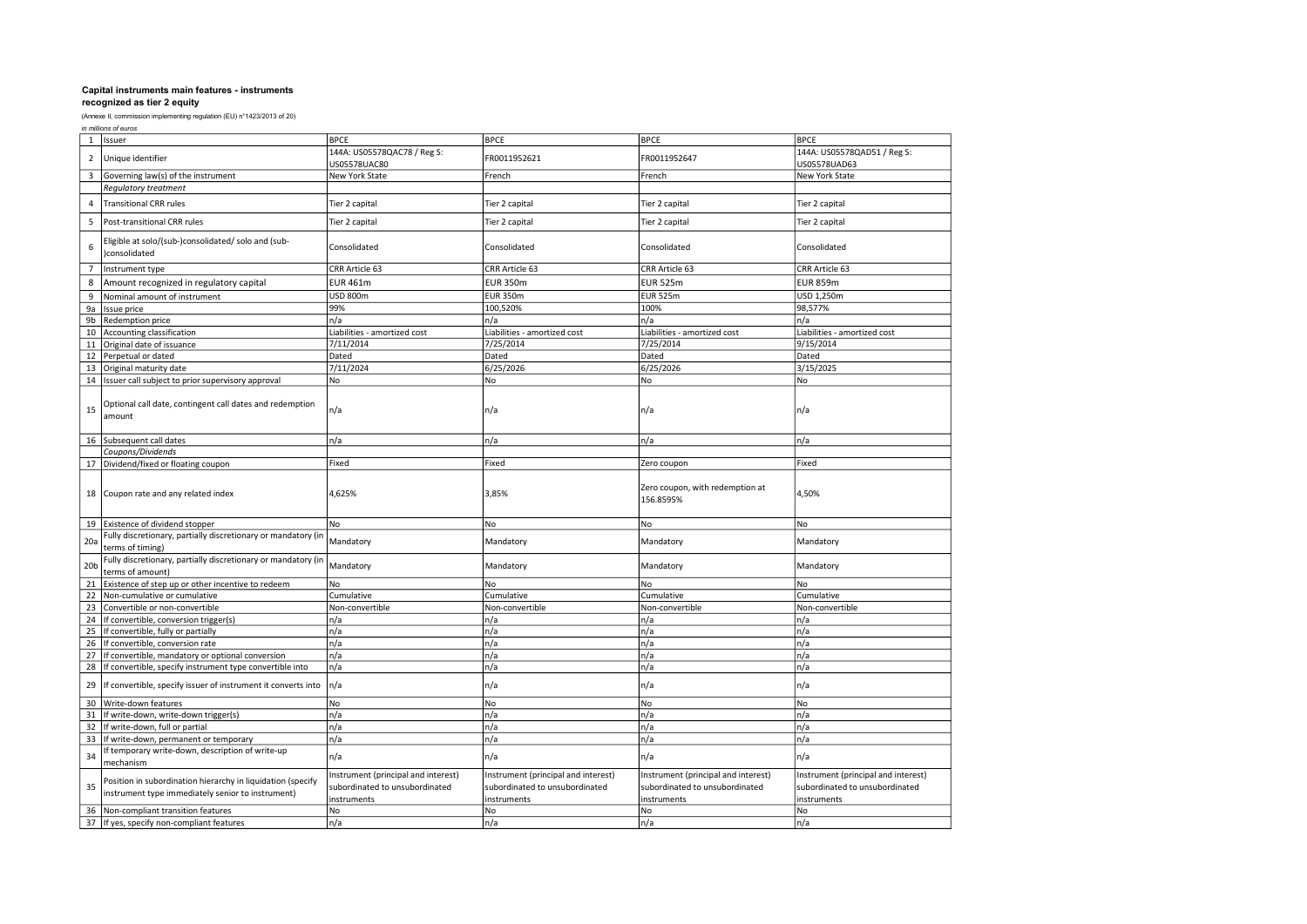| in millions of euros |  |
|----------------------|--|
|----------------------|--|

| $\mathbf{1}$    | Issuer                                                                                                           | <b>BPCE</b>                                                                          | <b>BPCE</b>                                                                          | <b>BPCE</b>                                                                          | <b>BPCE</b>                  |
|-----------------|------------------------------------------------------------------------------------------------------------------|--------------------------------------------------------------------------------------|--------------------------------------------------------------------------------------|--------------------------------------------------------------------------------------|------------------------------|
| $\overline{2}$  | Unique identifier                                                                                                | FR0012174597                                                                         | JP525021AF10                                                                         | JP525021CF18                                                                         | FR0012401636                 |
| 3               | Governing law(s) of the instrument                                                                               | French                                                                               | Japanese                                                                             | Japanese                                                                             | French                       |
|                 | Regulatory treatment                                                                                             |                                                                                      |                                                                                      |                                                                                      |                              |
| 4               | <b>Transitional CRR rules</b>                                                                                    | Tier 2 capital                                                                       | Tier 2 capital                                                                       | Tier 2 capital                                                                       | Tier 2 capital               |
| 5               | Post-transitional CRR rules                                                                                      | Tier 2 capital                                                                       | Tier 2 capital                                                                       | Tier 2 capital                                                                       | Tier 2 capital               |
| 6               | Eligible at solo/(sub-)consolidated/ solo and (sub-<br>consolidated                                              | Consolidated                                                                         | Consolidated                                                                         | Consolidated                                                                         | Consolidated                 |
| $\overline{7}$  | Instrument type                                                                                                  | CRR Article 63                                                                       | CRR Article 63                                                                       | CRR Article 63                                                                       | CRR Article 63               |
| 8               | Amount recognized in regulatory capital                                                                          | <b>EUR 308m</b>                                                                      | <b>EUR 176m</b>                                                                      | EUR 85m                                                                              | <b>EUR 238m</b>              |
| 9               | Nominal amount of instrument                                                                                     | <b>EUR 410m</b>                                                                      | JPY 27,200m                                                                          | JPY 13,200m                                                                          | <b>EUR 240m</b>              |
| 9a              | Issue price                                                                                                      | 99,563%                                                                              | 100,000%                                                                             | 100,000%                                                                             | 100,354%                     |
| 9 <sub>b</sub>  | Redemption price                                                                                                 | n/a                                                                                  | 100%                                                                                 | 100%                                                                                 | 100%                         |
| 10              | Accounting classification                                                                                        | Liabilities - amortized cost                                                         | Liabilities - amortized cost                                                         | Liabilities - amortized cost                                                         | Liabilities - amortized cost |
| 11              | Original date of issuance                                                                                        | 9/30/2014                                                                            | 1/30/2015                                                                            | 1/30/2015                                                                            | 2/17/2015                    |
| 12              | Perpetual or dated                                                                                               | Dated                                                                                | Dated                                                                                | Dated                                                                                | Dated                        |
| 13              | Original maturity date                                                                                           | 9/30/2024                                                                            | 1/30/2025                                                                            | 1/30/2025                                                                            | 2/17/2027                    |
| 14              | Issuer call subject to prior supervisory approval                                                                | No                                                                                   | No                                                                                   | No                                                                                   | No                           |
| 15              | Optional call date, contingent call dates and redemption<br>amount                                               | n/a                                                                                  | n/a                                                                                  | n/a                                                                                  | n/a                          |
| 16              | Subsequent call dates                                                                                            | n/a                                                                                  | n/a                                                                                  | n/a                                                                                  | n/a                          |
|                 | Coupons/Dividends                                                                                                |                                                                                      |                                                                                      |                                                                                      |                              |
|                 | 17 Dividend/fixed or floating coupon                                                                             | Fixed                                                                                | Fixed                                                                                | Floating                                                                             | Fixed                        |
| 18              | Coupon rate and any related index                                                                                | 2,88%                                                                                | 2.047%                                                                               | JPY 3M Libor (ICE Benchmark<br>Administration Limited) + 1.61%                       | 3,10%                        |
| 19              | Existence of dividend stopper                                                                                    | No                                                                                   | No                                                                                   | No                                                                                   | No                           |
| 20a             | Fully discretionary, partially discretionary or mandatory (ir<br>terms of timing)                                | Mandatory                                                                            | Mandatory                                                                            | Mandatory                                                                            | Mandatory                    |
| 20 <sub>b</sub> | Fully discretionary, partially discretionary or mandatory (ir<br>terms of amount)                                | Mandatory                                                                            | Mandatory                                                                            | Mandatory                                                                            | Mandatory                    |
| 21              | Existence of step up or other incentive to redeem                                                                | No                                                                                   | No                                                                                   | No                                                                                   | N <sub>o</sub>               |
| 22              | Non-cumulative or cumulative                                                                                     | Cumulative                                                                           | Cumulative                                                                           | Cumulative                                                                           | Cumulative                   |
| 23              | Convertible or non-convertible                                                                                   | Non-convertible                                                                      | Non-convertible                                                                      | Non-convertible                                                                      | Non-convertible              |
| 24              | If convertible, conversion trigger(s)                                                                            | n/a                                                                                  | n/a                                                                                  | n/a                                                                                  | n/a                          |
| 25              | If convertible, fully or partially                                                                               | n/a                                                                                  | n/a                                                                                  | n/a                                                                                  | n/a                          |
| 26              | If convertible, conversion rate                                                                                  | n/a                                                                                  | n/a                                                                                  | n/a                                                                                  | n/a                          |
| 27              | If convertible, mandatory or optional conversion                                                                 | n/a                                                                                  | n/a                                                                                  | n/a                                                                                  | n/a                          |
| 28              | If convertible, specify instrument type convertible into                                                         | n/a                                                                                  | n/a                                                                                  | n/a                                                                                  | n/a                          |
| 29              | If convertible, specify issuer of instrument it converts into                                                    | n/a                                                                                  | n/a                                                                                  | n/a                                                                                  | n/a                          |
| 30              | Write-down features                                                                                              | No                                                                                   | No                                                                                   | No                                                                                   | <b>No</b>                    |
| 31              | If write-down, write-down trigger(s)                                                                             | n/a                                                                                  | n/a                                                                                  | n/a                                                                                  | n/a                          |
| 32              | If write-down, full or partial                                                                                   | n/a                                                                                  | n/a                                                                                  | n/a                                                                                  | n/a                          |
| 33              | If write-down, permanent or temporary                                                                            | n/a                                                                                  | n/a                                                                                  | n/a                                                                                  | n/a                          |
| 34              | f temporary write-down, description of write-up<br>mechanism                                                     | n/a                                                                                  | n/a                                                                                  | n/a                                                                                  | n/a                          |
| 35              | Position in subordination hierarchy in liquidation (specify<br>instrument type immediately senior to instrument) | Instrument (principal and<br>interest) subordinated to<br>unsubordinated instruments | Instrument (principal and<br>interest) subordinated to<br>unsubordinated instruments | Instrument (principal and interest)<br>subordinated to unsubordinated<br>instruments | Unsecured creditor           |
| 36              | Non-compliant transition features                                                                                | No                                                                                   | No                                                                                   | No                                                                                   | No                           |
| 37              | If yes, specify non-compliant features                                                                           | n/a                                                                                  | n/a                                                                                  | n/a                                                                                  | n/a                          |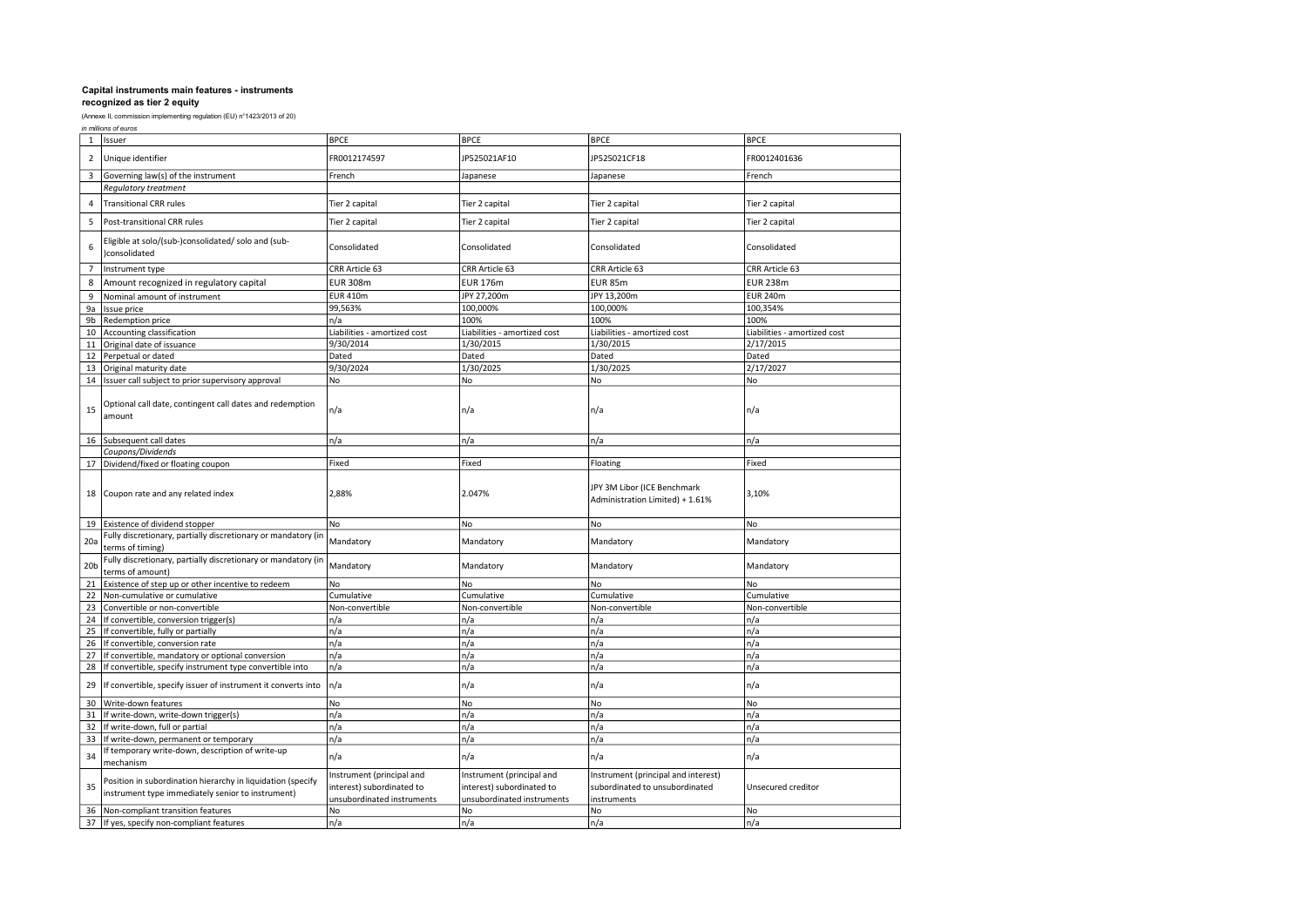|                 | in millions of euros                                                                                                      |                                              |                              |                              |                              |  |
|-----------------|---------------------------------------------------------------------------------------------------------------------------|----------------------------------------------|------------------------------|------------------------------|------------------------------|--|
| $\mathbf{1}$    | Issuer                                                                                                                    | <b>BPCE</b>                                  | <b>BPCE</b>                  | <b>BPCE</b>                  | <b>BPCE</b>                  |  |
| $\overline{2}$  | Unique identifier                                                                                                         | FR0012401669                                 | FR0012633345                 | FR0012674935                 | FR0012698108                 |  |
| 3               | Governing law(s) of the instrument                                                                                        | French                                       | French                       | French                       | French                       |  |
|                 | <b>Regulatory treatment</b>                                                                                               |                                              |                              |                              |                              |  |
| $\overline{4}$  | <b>Transitional CRR rules</b>                                                                                             | Tier 2 capital                               | Tier 2 capital               | Tier 2 capital               | Tier 2 capital               |  |
| 5               | Post-transitional CRR rules                                                                                               | Tier 2 capital                               | Tier 2 capital               | Tier 2 capital               | Tier 2 capital               |  |
| 6               | Eligible at solo/(sub-)consolidated/ solo and (sub-<br>consolidated                                                       | Consolidated                                 | Consolidated                 | Consolidated                 | Consolidated                 |  |
| $\overline{7}$  | Instrument type                                                                                                           | CRR Article 63                               | CRR Article 63               | CRR Article 63               | CRR Article 63               |  |
| 8               | Amount recognized in regulatory capital                                                                                   | <b>EUR 371m</b>                              | <b>EUR 315m</b>              | <b>EUR 221m</b>              | <b>EUR 106m</b>              |  |
| 9               | Nominal amount of instrument                                                                                              | <b>EUR 371m</b>                              | <b>EUR 375m</b>              | USD 270m                     | <b>USD 130m</b>              |  |
| 9a              | Issue price                                                                                                               | 100%                                         | 99,270%                      | 98%                          | 98,081% and 97,767%          |  |
| 9b              | Redemption price                                                                                                          | $100% + prime$                               | 100%                         | 100%                         | 100%                         |  |
| 10              | Accounting classification                                                                                                 | Liabilities - amortized cost                 | Liabilities - amortized cost | Liabilities - amortized cost | Liabilities - amortized cost |  |
| 11              | Original date of issuance                                                                                                 | 2/17/2015                                    | 3/24/2015                    | 4/17/2015                    | 4/29/2015                    |  |
| 12              | Perpetual or dated                                                                                                        | Dated                                        | Dated                        | Dated                        | Dated                        |  |
| 13              | Original maturity date                                                                                                    | 2/17/2027                                    | 3/12/2025                    | 4/17/2035                    | 4/17/2035                    |  |
|                 |                                                                                                                           |                                              |                              |                              |                              |  |
| 14              | Issuer call subject to prior supervisory approval                                                                         | No                                           | No                           | No.                          | No                           |  |
| 15              | Optional call date, contingent call dates and redemption<br>amount                                                        | n/a                                          | n/a                          | n/a                          | n/a                          |  |
|                 | 16 Subsequent call dates                                                                                                  | n/a                                          | n/a                          | n/a                          | n/a                          |  |
|                 | Coupons/Dividends                                                                                                         |                                              |                              |                              |                              |  |
|                 | 17 Dividend/fixed or floating coupon                                                                                      | Zero coupon                                  | Fixed                        | Fixed                        | Fixed                        |  |
|                 | 18 Coupon rate and any related index                                                                                      | Zero coupon, with redemption at<br>144.2461% | 2,25%                        | 4,625%                       | 4.625%                       |  |
|                 | 19 Existence of dividend stopper                                                                                          | No                                           | No                           | No                           | No                           |  |
| 20a             | Fully discretionary, partially discretionary or mandatory (in<br>terms of timing)                                         | Mandatory                                    | Mandatory                    | Mandatory                    | Mandatory                    |  |
| 20 <sub>b</sub> | Fully discretionary, partially discretionary or mandatory (in<br>terms of amount)                                         | Mandatory                                    | Mandatory                    | Mandatory                    | Mandatory                    |  |
| 21              | Existence of step up or other incentive to redeem                                                                         | No                                           | No                           | No.                          | No                           |  |
| 22              | Non-cumulative or cumulative                                                                                              | Cumulative                                   | Cumulative                   | Cumulative                   | Cumulative                   |  |
| 23              | Convertible or non-convertible                                                                                            | Non-convertible                              | Non-convertible              | Non-convertible              | Non-convertible              |  |
| 24              | If convertible, conversion trigger(s)                                                                                     | n/a                                          | n/a                          | n/a                          | n/a                          |  |
| 25              | If convertible, fully or partially                                                                                        | n/a                                          | n/a                          | n/a                          | n/a                          |  |
| 26              | If convertible, conversion rate                                                                                           | n/a                                          | n/a                          | n/a                          | n/a                          |  |
| 27              | If convertible, mandatory or optional conversion                                                                          | n/a                                          | n/a                          | n/a                          | n/a                          |  |
|                 |                                                                                                                           | n/a                                          |                              |                              | n/a                          |  |
| 28<br>29        | If convertible, specify instrument type convertible into<br>If convertible, specify issuer of instrument it converts into | n/a                                          | n/a<br>n/a                   | n/a<br>n/a                   | n/a                          |  |
| 30              | Write-down features                                                                                                       | No                                           | No                           | No                           | No                           |  |
|                 |                                                                                                                           |                                              |                              |                              |                              |  |
| 31              | If write-down, write-down trigger(s)                                                                                      | n/a                                          | n/a                          | n/a                          | n/a                          |  |
| 32              | If write-down, full or partial                                                                                            | n/a                                          | n/a                          | n/a                          | n/a                          |  |
| 33              | If write-down, permanent or temporary                                                                                     | n/a                                          | n/a                          | n/a                          | n/a                          |  |
| 34              | If temporary write-down, description of write-up<br>mechanism                                                             | n/a                                          | n/a                          | n/a                          | n/a                          |  |
| 35              | Position in subordination hierarchy in liquidation (specify<br>instrument type immediately senior to instrument)          | Unsecured creditor                           | Senior debt                  | Senior debt                  | Senior debt                  |  |
| 36              | Non-compliant transition features                                                                                         | No                                           | No                           | No                           | No                           |  |
|                 | 37 If yes, specify non-compliant features                                                                                 | n/a                                          | n/a                          | n/a                          | n/a                          |  |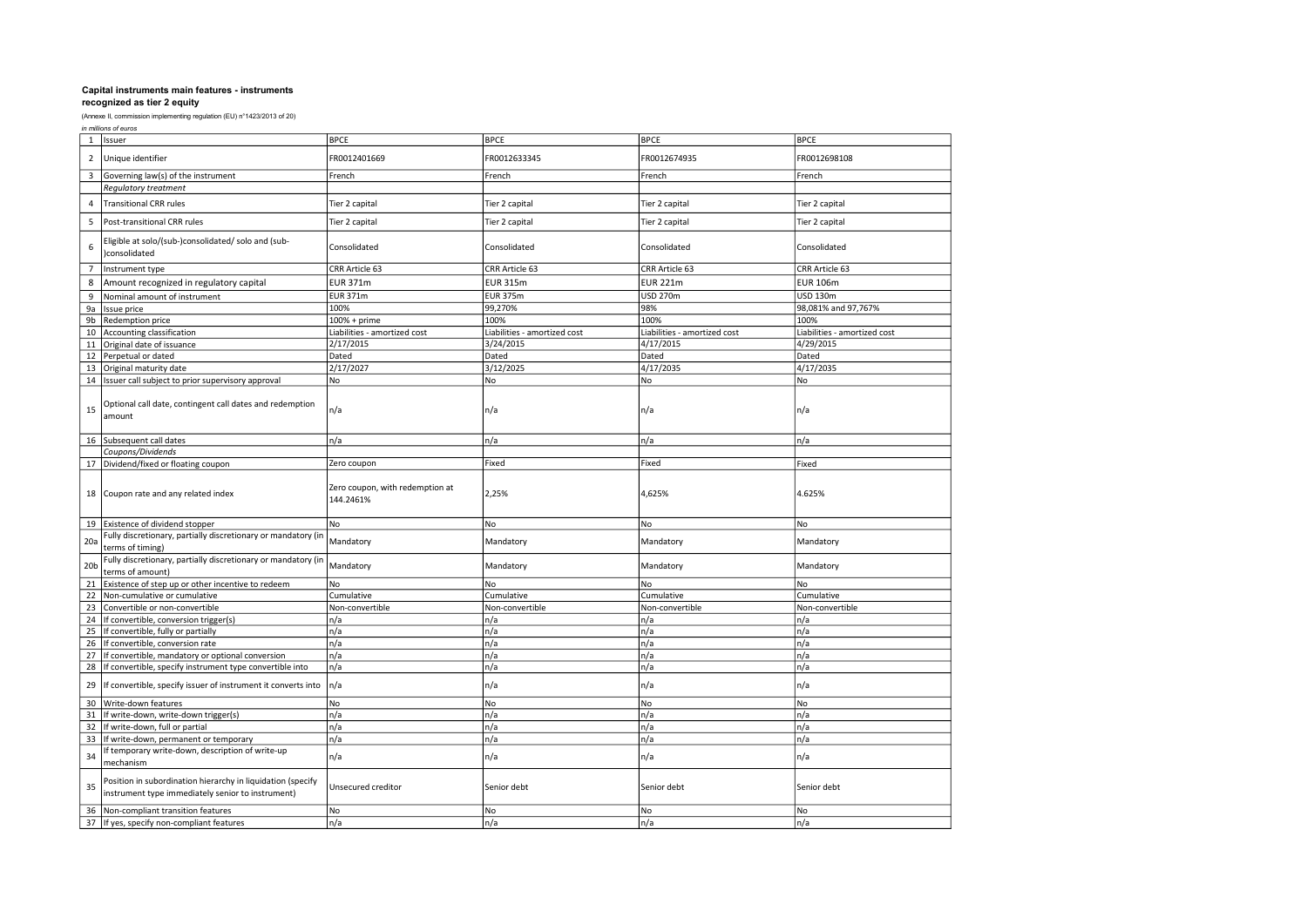|                 | in millions of euros                                                                                             |                              |                              |                                                                              |                              |  |
|-----------------|------------------------------------------------------------------------------------------------------------------|------------------------------|------------------------------|------------------------------------------------------------------------------|------------------------------|--|
|                 | 1 Issuer                                                                                                         | <b>BPCE</b>                  | <b>BPCE</b>                  | <b>BPCE</b>                                                                  | <b>BPCE</b>                  |  |
| $\overline{2}$  | Unique identifier                                                                                                | FR0012758159                 | FR0012971059                 | FR0013063385                                                                 | JP525021BFC9                 |  |
|                 | Governing law(s) of the instrument                                                                               | French                       | French                       | French                                                                       | Japanese                     |  |
|                 | <b>Regulatory treatment</b>                                                                                      |                              |                              |                                                                              |                              |  |
| 4               | <b>Transitional CRR rules</b>                                                                                    | Tier 2 capital               | Tier 2 capital               | Tier 2 capital                                                               | Tier 2 capital               |  |
| 5               | Post-transitional CRR rules                                                                                      | Tier 2 capital               | Tier 2 capital               | Tier 2 capital                                                               | Tier 2 capital               |  |
| 6               | Eligible at solo/(sub-)consolidated/ solo and (sub-<br>)consolidated                                             | Consolidated                 | Consolidated                 | Consolidated                                                                 | Consolidated                 |  |
| $\overline{7}$  | Instrument type                                                                                                  | CRR Article 63               | CRR Article 63               | CRR Article 63                                                               | CRR Article 63               |  |
| 8               | Amount recognized in regulatory capital                                                                          | <b>EUR 106m</b>              | EUR 44m                      | <b>EUR 750m</b>                                                              | <b>EUR 207m</b>              |  |
| 9               | Nominal amount of instrument                                                                                     | USD 130m                     | CHF 50m                      | <b>EUR 750m</b>                                                              | JPY 25,100m                  |  |
| 9a              | Issue price                                                                                                      | 100%                         | 100%                         | 99,5670%                                                                     | 100,0000%                    |  |
| 9b              | <b>Redemption price</b>                                                                                          | 100%                         | 100%                         | 100%                                                                         | 100%                         |  |
|                 | 10 Accounting classification                                                                                     | Liabilities - amortized cost | Liabilities - amortized cost | Liabilities - amortized cost                                                 | Liabilities - amortized cost |  |
| 11              | Original date of issuance                                                                                        | 6/01/2015                    | 9/29/2015                    | 11/30/2015                                                                   | 12/11/2015                   |  |
|                 | 12 Perpetual or dated                                                                                            | Dated                        | Dated                        | Dated                                                                        | Dated                        |  |
|                 | 13 Original maturity date                                                                                        | 6/01/2045                    | 9/29/2025                    | 11/30/2027                                                                   | 12/11/2025                   |  |
|                 | 14 Issuer call subject to prior supervisory approval                                                             | No                           | No                           | Yes                                                                          | No                           |  |
| 15              | Optional call date, contingent call dates and redemption<br>amount                                               | n/a                          | n/a                          | 11/30/2022 at par                                                            | n/a                          |  |
|                 | 16 Subsequent call dates                                                                                         | n/a                          | n/a                          | No                                                                           | n/a                          |  |
|                 | Coupons/Dividends                                                                                                |                              |                              |                                                                              |                              |  |
|                 | 17 Dividend/fixed or floating coupon                                                                             | Fixed                        | Fixed                        | Fixed then floating                                                          | Fixed                        |  |
|                 | 18 Coupon rate and any related index                                                                             | 5,350%                       | 1,934%                       | 2.75% per year until november 30, 2022<br>then rate € Mid-Swap 5 ans + 2.37% | 2,263%                       |  |
|                 | 19 Existence of dividend stopper                                                                                 | No                           | No                           | <b>No</b>                                                                    | No                           |  |
| 20a             | Fully discretionary, partially discretionary or mandatory (in<br>terms of timing)                                | Mandatory                    | Mandatory                    | Mandatory                                                                    | Mandatory                    |  |
| 20 <sub>b</sub> | Fully discretionary, partially discretionary or mandatory (in<br>terms of amount)                                | Mandatory                    | Mandatory                    | Mandatory                                                                    | Mandatory                    |  |
|                 | 21 Existence of step up or other incentive to redeem                                                             | No                           | No                           | No                                                                           | No                           |  |
|                 | 22 Non-cumulative or cumulative                                                                                  | Cumulative                   | Cumulative                   | Cumulative                                                                   | Cumulative                   |  |
| 23              | Convertible or non-convertible                                                                                   | Non-convertible              | Non-convertible              | Non-convertible                                                              | Non-convertible              |  |
| 24              | If convertible, conversion trigger(s)                                                                            | n/a                          | n/a                          | n/a                                                                          | n/a                          |  |
| 25              | If convertible, fully or partially                                                                               | n/a                          | n/a                          | n/a                                                                          | n/a                          |  |
| 26              | If convertible, conversion rate                                                                                  | n/a                          | n/a                          | n/a                                                                          | n/a                          |  |
| 27              | If convertible, mandatory or optional conversion                                                                 | n/a                          | n/a                          | n/a                                                                          | n/a                          |  |
| 28              | If convertible, specify instrument type convertible into                                                         | n/a                          | n/a                          | n/a                                                                          | n/a                          |  |
| 29              | If convertible, specify issuer of instrument it converts into                                                    | n/a                          | n/a                          | n/a                                                                          | n/a                          |  |
| 30              | Write-down features                                                                                              | No                           | No                           | No                                                                           | No                           |  |
| 31              | If write-down, write-down trigger(s)                                                                             | n/a                          | n/a                          | n/a                                                                          | n/a                          |  |
| 32              | If write-down, full or partial                                                                                   | n/a                          | n/a                          | n/a                                                                          | n/a                          |  |
| 33              | If write-down, permanent or temporary                                                                            | n/a                          | n/a                          | n/a                                                                          | n/a                          |  |
| 34              | If temporary write-down, description of write-up<br>mechanism                                                    | n/a                          | n/a                          | n/a                                                                          | n/a                          |  |
| 35              | Position in subordination hierarchy in liquidation (specify<br>instrument type immediately senior to instrument) | Senior debt                  | Senior debt                  | Senior debt                                                                  | Senior debt                  |  |
| 36              | Non-compliant transition features                                                                                | No                           | No                           | No                                                                           | No                           |  |
|                 | 37 If yes, specify non-compliant features                                                                        | n/a                          | n/a                          | n/a                                                                          | n/a                          |  |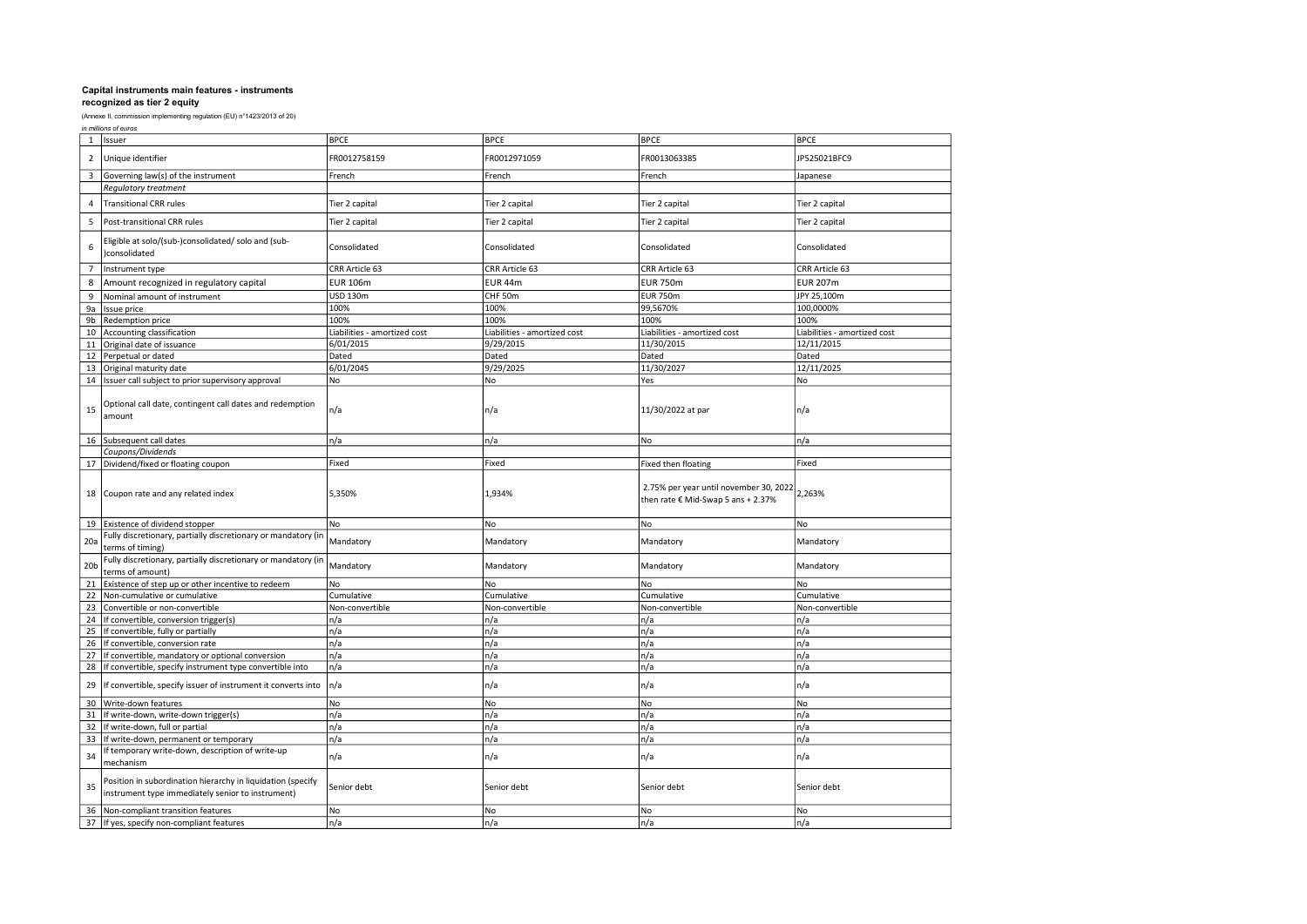|                 | in millions of euros                                                                                             |                              |                                                                             |                              |                                             |  |
|-----------------|------------------------------------------------------------------------------------------------------------------|------------------------------|-----------------------------------------------------------------------------|------------------------------|---------------------------------------------|--|
|                 | 1 Issuer                                                                                                         | <b>BPCE</b>                  | <b>BPCE</b>                                                                 | <b>BPCE</b>                  | <b>BPCE</b>                                 |  |
| $\overline{2}$  | Unique identifier                                                                                                | JP525021EFC3                 | FR0013135050                                                                | FR0013137791                 | 144A: US05578QAE35 / Reg S:<br>US05578UAE47 |  |
| 3               | Governing law(s) of the instrument                                                                               | Japanese                     | French                                                                      | French                       | New York State                              |  |
|                 | Regulatory treatment                                                                                             |                              |                                                                             |                              |                                             |  |
| 4               | <b>Transitional CRR rules</b>                                                                                    | Tier 2 capital               | Tier 2 capital                                                              | Tier 2 capital               | Tier 2 capital                              |  |
| 5               | Post-transitional CRR rules                                                                                      | Tier 2 capital               | Tier 2 capital                                                              | Tier 2 capital               | Tier 2 capital                              |  |
| 6               | Eligible at solo/(sub-)consolidated/ solo and (sub-<br>)consolidated                                             | Consolidated                 | Consolidated                                                                | Consolidated                 | Consolidated                                |  |
| $\overline{7}$  | Instrument type                                                                                                  | CRR Article 63               | CRR Article 63                                                              | CRR Article 63               | CRR Article 63                              |  |
| 8               | Amount recognized in regulatory capital                                                                          | EUR 4m                       | EUR 60m                                                                     | <b>EUR 123m</b>              | <b>EUR 613m</b>                             |  |
| 9               | Nominal amount of instrument                                                                                     | JPY 500m                     | EUR 60m                                                                     | <b>USD 150m</b>              | <b>USD 750m</b>                             |  |
| 9a              | Issue price                                                                                                      | 100%                         | 100%                                                                        | 100%                         | 99.995%                                     |  |
| 9b              | Redemption price                                                                                                 | 100%                         | 100%                                                                        | 100%                         | 100%                                        |  |
|                 | 10 Accounting classification                                                                                     | Liabilities - amortized cost | Liabilities - amortized cost                                                | Liabilities - amortized cost | Liabilities - amortized cost                |  |
| 11              | Original date of issuance                                                                                        | 12/11/2015                   | 03/17/2016                                                                  | 03/17/2016                   | 04/01/2016                                  |  |
|                 | 12 Perpetual or dated                                                                                            | Dated                        | Dated                                                                       | Dated                        | Dated                                       |  |
|                 | 13 Original maturity date                                                                                        | 12/11/2025                   | 03/17/2031                                                                  | 03/17/2036                   | 04/01/2026                                  |  |
|                 | 14 Issuer call subject to prior supervisory approval                                                             | No                           | No                                                                          | No                           | No                                          |  |
| 15              | Optional call date, contingent call dates and redemption<br>amount                                               | n/a                          | n/a                                                                         | n/a                          | n/a                                         |  |
|                 | 16 Subsequent call dates                                                                                         | n/a                          | n/a                                                                         | n/a                          | n/a                                         |  |
|                 | Coupons/Dividends                                                                                                |                              |                                                                             |                              |                                             |  |
|                 | 17 Dividend/fixed or floating coupon                                                                             | Floating                     | Fixed then floating                                                         | Fixed                        | Fixed                                       |  |
|                 | 18 Coupon rate and any related index                                                                             | JPY Libor 3 M + 1.80%        | Fixed rate 4% during 2 years then<br>floating rate Euribor $6 M + 2.06\%$ . | 5.70%.                       | 4.875%                                      |  |
|                 | 19 Existence of dividend stopper                                                                                 | No                           | No                                                                          | No                           | No                                          |  |
| 20a             | Fully discretionary, partially discretionary or mandatory (in<br>terms of timing)                                | Mandatory                    | Mandatory                                                                   | Mandatory                    | Mandatory                                   |  |
| 20 <sub>b</sub> | Fully discretionary, partially discretionary or mandatory (in<br>terms of amount)                                | Mandatory                    | Mandatory                                                                   | Mandatory                    | Mandatory                                   |  |
|                 | 21 Existence of step up or other incentive to redeem                                                             | No                           | No                                                                          | No                           | <b>No</b>                                   |  |
| 22              | Non-cumulative or cumulative                                                                                     | Cumulative                   | Cumulative                                                                  | Cumulative                   | Cumulative                                  |  |
| 23              | Convertible or non-convertible                                                                                   | Non-convertible              | Non-convertible                                                             | Non-convertible              | Non-convertible                             |  |
| 24              | If convertible, conversion trigger(s)                                                                            | n/a                          | n/a                                                                         | n/a                          | n/a                                         |  |
| 25              | If convertible, fully or partially                                                                               | n/a                          | n/a                                                                         | n/a                          | n/a                                         |  |
| 26              | If convertible, conversion rate                                                                                  | n/a                          | n/a                                                                         | n/a                          | n/a                                         |  |
| 27              | If convertible, mandatory or optional conversion                                                                 | n/a                          | n/a                                                                         | n/a                          | n/a                                         |  |
| 28              | If convertible, specify instrument type convertible into                                                         | n/a                          | n/a                                                                         | n/a                          | n/a                                         |  |
| 29              | If convertible, specify issuer of instrument it converts into                                                    | n/a                          | n/a                                                                         | n/a                          | n/a                                         |  |
| 30              | Write-down features                                                                                              | No                           | No                                                                          | No                           | No                                          |  |
| 31              | If write-down, write-down trigger(s)                                                                             | n/a                          | n/a                                                                         | n/a                          | n/a                                         |  |
| 32              | If write-down, full or partial                                                                                   | n/a                          | n/a                                                                         | n/a                          | n/a                                         |  |
| 33              | If write-down, permanent or temporary                                                                            | n/a                          | n/a                                                                         | n/a                          | n/a                                         |  |
| 34              | If temporary write-down, description of write-up<br>mechanism                                                    | n/a                          | n/a                                                                         | n/a                          | n/a                                         |  |
| 35              | Position in subordination hierarchy in liquidation (specify<br>instrument type immediately senior to instrument) | Senior debt                  | Senior debt                                                                 | Senior debt                  | Senior debt                                 |  |
| 36              | Non-compliant transition features                                                                                | No                           | No                                                                          | No                           | No                                          |  |
|                 | 37 If yes, specify non-compliant features                                                                        | n/a                          | n/a                                                                         | n/a                          | n/a                                         |  |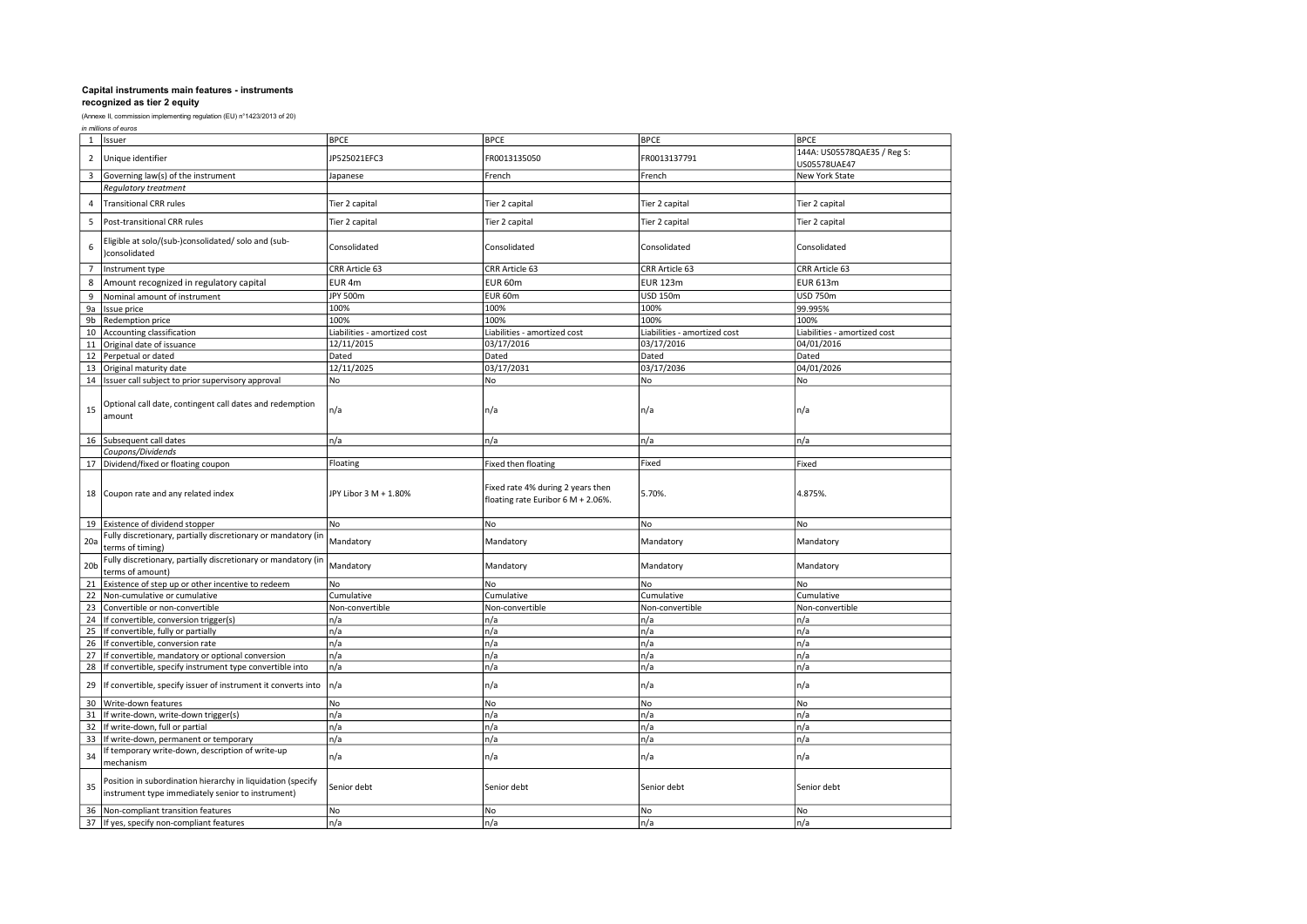|                 | in millions of euros                                                                                             |                              |                              |                              |                              |  |
|-----------------|------------------------------------------------------------------------------------------------------------------|------------------------------|------------------------------|------------------------------|------------------------------|--|
| 1               | Issuer                                                                                                           | <b>BPCE</b>                  | <b>BPCE</b>                  | <b>BPCE</b>                  | <b>BPCE</b>                  |  |
| $\mathbf 2$     | Unique identifier                                                                                                | FR0013162591                 | FR0013155009                 | FR0013179736                 | FR0013179223                 |  |
| 3               | Governing law(s) of the instrument                                                                               | French                       | French                       | French                       | French                       |  |
|                 | <b>Regulatory treatment</b>                                                                                      |                              |                              |                              |                              |  |
| 4               | <b>Transitional CRR rules</b>                                                                                    | Tier 2 capital               | Tier 2 capital               | Tier 2 capital               | Tier 2 capital               |  |
| 5               | Post-transitional CRR rules                                                                                      | Tier 2 capital               | Tier 2 capital               | Tier 2 capital               | Tier 2 capital               |  |
| 6               | Eligible at solo/(sub-)consolidated/ solo and (sub-<br>)consolidated                                             | Consolidated                 | Consolidated                 | Consolidated                 | Consolidated                 |  |
| $\overline{7}$  | Instrument type                                                                                                  | CRR Article 63               | CRR Article 63               | CRR Article 63               | CRR Article 63               |  |
| 8               | Amount recognized in regulatory capital                                                                          | <b>EUR 163m</b>              | <b>EUR 750m</b>              | EUR 0m                       | <b>EUR 696m</b>              |  |
| 9               | Nominal amount of instrument                                                                                     | <b>USD 200m</b>              | <b>EUR 750m</b>              | <b>SGD 130m</b>              | <b>EUR 696m</b>              |  |
| 9a              | Issue price                                                                                                      | 98.270%                      | 98.968%                      | 100%                         | 100%                         |  |
| 9b              | Redemption price                                                                                                 | 100%                         | 100%                         | 100%                         | 100%                         |  |
|                 | 10 Accounting classification                                                                                     | Liabilities - amortized cost | Liabilities - amortized cost | Liabilities - amortized cost | Liabilities - amortized cost |  |
| 11              | Original date of issuance                                                                                        | 05/03/2016                   | 04/22/2016                   | 06/03/2016                   | 19/07/2016                   |  |
|                 | 12 Perpetual or dated                                                                                            | Dated                        | Dated                        | Dated                        | Dated                        |  |
| 13              | Original maturity date                                                                                           | 05/03/2046                   | 04/22/2026                   | 06/03/2026                   | 19/07/2026                   |  |
|                 | 14 Issuer call subject to prior supervisory approval                                                             | No                           | No                           | Yes                          | No                           |  |
| 15              | Optional call date, contingent call dates and redemption<br>amount                                               | n/a                          | n/a                          | 06/03/2021 at par            | n/a                          |  |
|                 | 16 Subsequent call dates                                                                                         | n/a                          | n/a                          | No                           | n/a                          |  |
|                 | Coupons/Dividends                                                                                                |                              |                              |                              |                              |  |
|                 | 17 Dividend/fixed or floating coupon                                                                             | Fixed                        | Fixed                        | Fixed                        | Fixed                        |  |
|                 | 18 Coupon rate and any related index                                                                             | 5.875%                       | 2.875%                       | 4.50% (ms5y+245)             | 0,03                         |  |
|                 | 19 Existence of dividend stopper                                                                                 | No                           | No                           | No                           | No                           |  |
| 20a             | Fully discretionary, partially discretionary or mandatory (in<br>terms of timing)                                | Mandatory                    | Mandatory                    | Mandatory                    | Mandatory                    |  |
| 20 <sub>b</sub> | Fully discretionary, partially discretionary or mandatory (in<br>terms of amount)                                | Mandatory                    | Mandatory                    | Mandatory                    | Mandatory                    |  |
| 21              | Existence of step up or other incentive to redeem                                                                | No                           | No                           | No                           | No                           |  |
| 22              | Non-cumulative or cumulative                                                                                     | Cumulative                   | Cumulative                   | Cumulative                   | Cumulative                   |  |
| 23              | Convertible or non-convertible                                                                                   | Non-convertible              | Non-convertible              | Non-convertible              | Non-convertible              |  |
| 24              | If convertible, conversion trigger(s)                                                                            | n/a                          | n/a                          | n/a                          | n/a                          |  |
| 25              | If convertible, fully or partially                                                                               | n/a                          | n/a                          | n/a                          | n/a                          |  |
| 26              | If convertible, conversion rate                                                                                  | n/a                          | n/a                          | n/a                          | n/a                          |  |
| 27              | If convertible, mandatory or optional conversion                                                                 | n/a                          | n/a                          | n/a                          | n/a                          |  |
|                 | 28 If convertible, specify instrument type convertible into                                                      | n/a                          | n/a                          | n/a                          | n/a                          |  |
| 29              | If convertible, specify issuer of instrument it converts into                                                    | n/a                          | n/a                          | n/a                          | n/a                          |  |
| 30              | Write-down features                                                                                              | No.                          | No                           | No                           | No                           |  |
| 31              | If write-down, write-down trigger(s)                                                                             | n/a                          | n/a                          | n/a                          | n/a                          |  |
| 32              | If write-down, full or partial                                                                                   | n/a                          | n/a                          | n/a                          | n/a                          |  |
| 33              | If write-down, permanent or temporary                                                                            | n/a                          | n/a                          | n/a                          | n/a                          |  |
| 34              | If temporary write-down, description of write-up<br>mechanism                                                    | n/a                          | n/a                          | n/a                          | n/a                          |  |
| 35              | Position in subordination hierarchy in liquidation (specify<br>instrument type immediately senior to instrument) | Senior debt                  | Senior debt                  | Senior debt                  | Senior debt                  |  |
| 36              | Non-compliant transition features                                                                                | No                           | No                           | No                           | No                           |  |
|                 | 37 If yes, specify non-compliant features                                                                        | n/a                          | n/a                          | n/a                          | n/a                          |  |